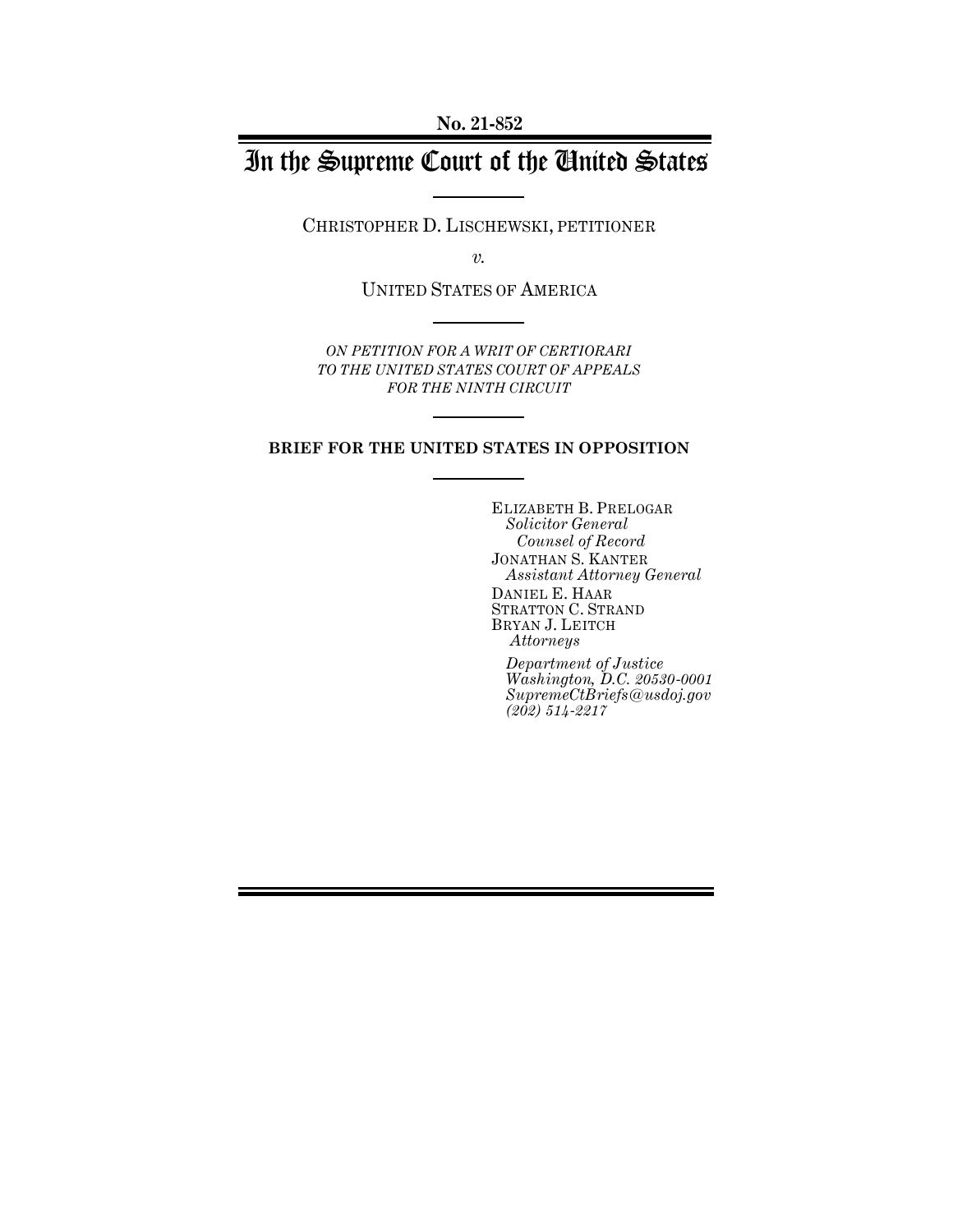### **QUESTION PRESENTED**

Whether, in a criminal antitrust case, application of the rule that certain categories of anticompetitive conduct are per se violations of the Sherman Act's prohibition on agreements in restraint of trade, 15 U.S.C. 1, is consistent with the constitutional requirement that the government prove every element of a crime beyond a reasonable doubt.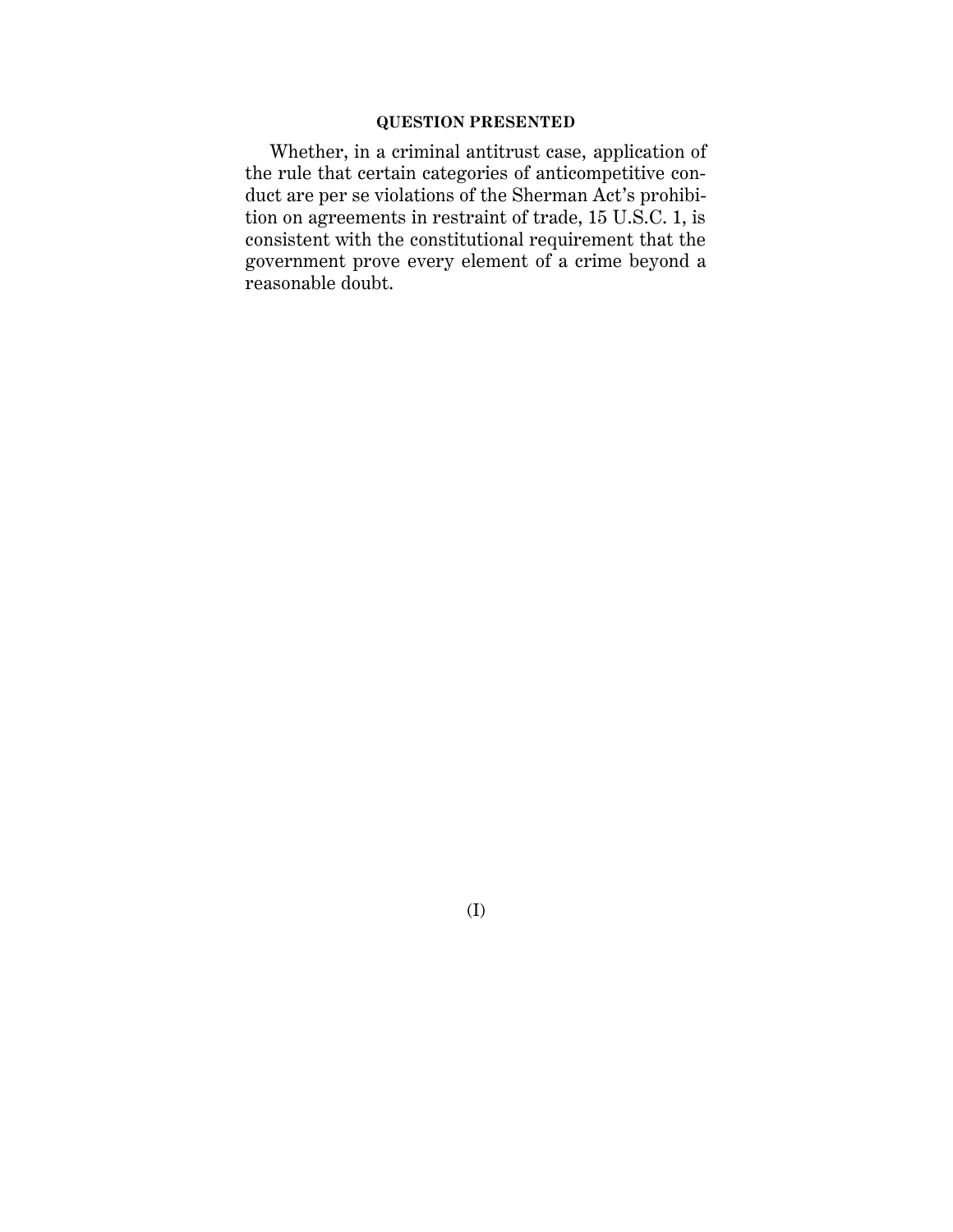### **TABLE OF CONTENTS**

Page

## **TABLE OF AUTHORITIES**

## Cases:

| Addyston Pipe & Steel Co. v. United States,         |
|-----------------------------------------------------|
|                                                     |
| Apprendi v. New Jersey, 530 U.S. 466 (2000) 12      |
| Arizona v. Maricopa Cnty. Med. Soc'y,               |
|                                                     |
| California Dental Ass'n v. FTC,                     |
|                                                     |
|                                                     |
|                                                     |
| Davis v. United States, 160 U.S. 469 (1895)  13     |
| FTC v. Superior Ct. Trial Lawyers Ass'n,            |
|                                                     |
| Francis v. Franklin, 471 U.S. 307 (1985) 14         |
| Gamble v. United States, 139 S. Ct. 1960 (2019)  13 |
| Glover v. United States, 531 U.S. 198 (2001)  15    |
| Leegin Creative Leather Prods., Inc. v. PSKS, Inc., |
|                                                     |
|                                                     |
| NCAA v. Board of Regents, 468 U.S. 85 (1984)2, 15   |
| Nash v. United States, 229 U.S. 373 (1913)  17      |
| Ohio v. American Express Co.,                       |
|                                                     |
| Salman v. United States, 137 S. Ct. 420 (2016) 18   |

(III)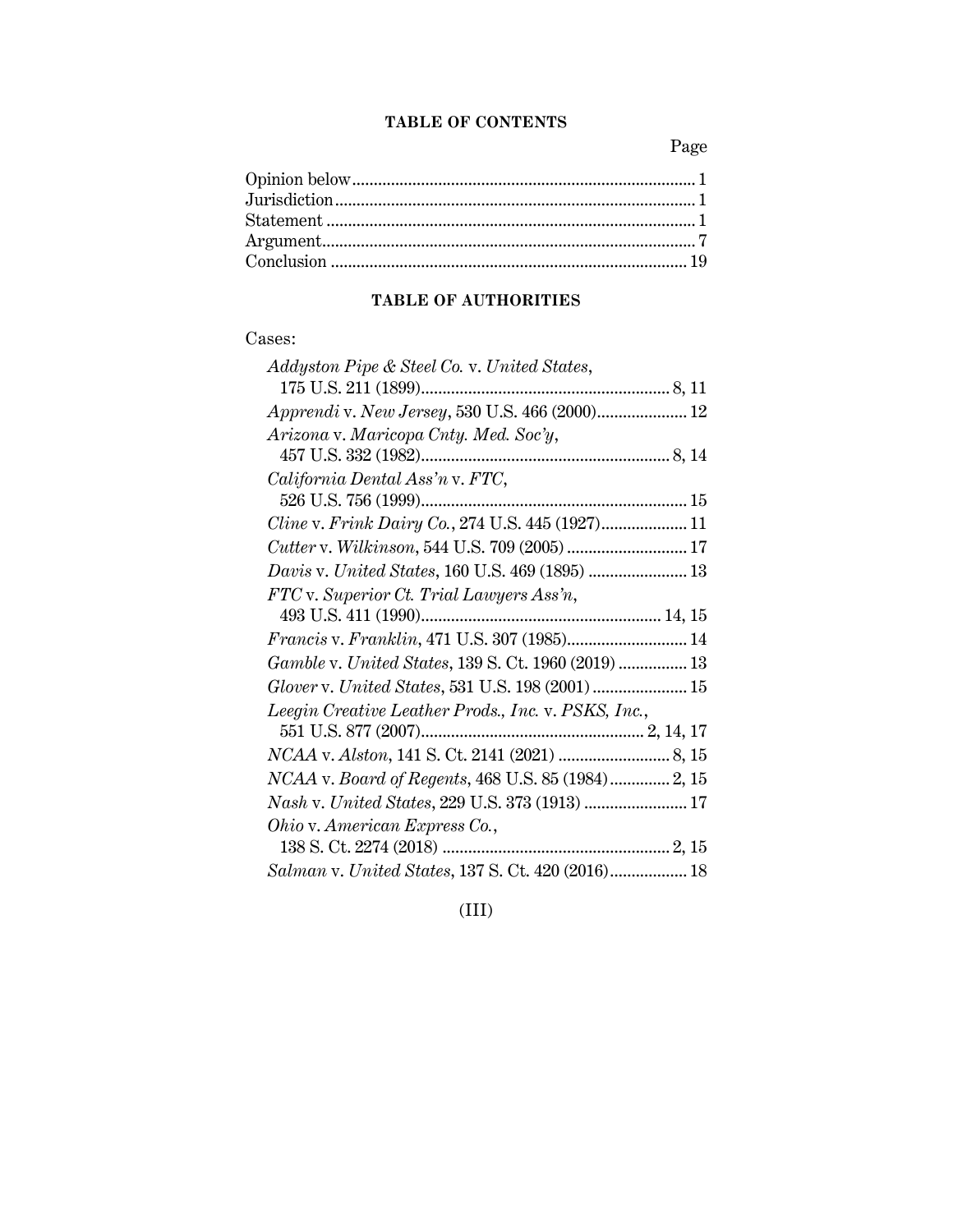| Cases-Continued:<br>Page                             |  |
|------------------------------------------------------|--|
|                                                      |  |
| Standard Oil Co. v. United States,                   |  |
|                                                      |  |
| Texaco Inc. v. Dagher, 547 U.S. 1 (2006)  15         |  |
| United States v. Addyston Pipe & Steel Co.,          |  |
| 85 F. 271 (6th Cir. 1898), aff'd,                    |  |
|                                                      |  |
| United States v. Brighton Bldg. & Maint. Co.,        |  |
| 598 F.2d 1101 (7th Cir.), cert. denied,              |  |
|                                                      |  |
| United States v. Brown, 936 F.2d 1042                |  |
|                                                      |  |
| United States v. Cargo Serv. Stations, Inc.,         |  |
| 657 F.2d 676 (5th Cir. 1981), cert. denied,          |  |
| United States v. Cooperative Theatres of Ohio, Inc., |  |
|                                                      |  |
| United States v. Fischbach & Moore, Inc.,            |  |
| 750 F.2d 1183 (3d Cir. 1984), cert. denied,          |  |
| 470 U.S. 1029, and 470 U.S. 1085 (1985)  18          |  |
| United States v. Gillen, 599 F.2d 541 (3d Cir.),     |  |
|                                                      |  |
| United States v. Giordano, 261 F.3d 1134             |  |
|                                                      |  |
| United States v. Koppers Co.,                        |  |
| 652 F.2d 290 (2d Cir.), cert. denied,                |  |
|                                                      |  |
| United States v. Lanier, 520 U.S. 259 (1997)  17     |  |
| United States v. Manufacturers' Ass'n of the         |  |
| Relocatable Bldg. Indus., 462 F.2d 49                |  |
|                                                      |  |
| United States v. Miller, 771 F.2d 1219               |  |
|                                                      |  |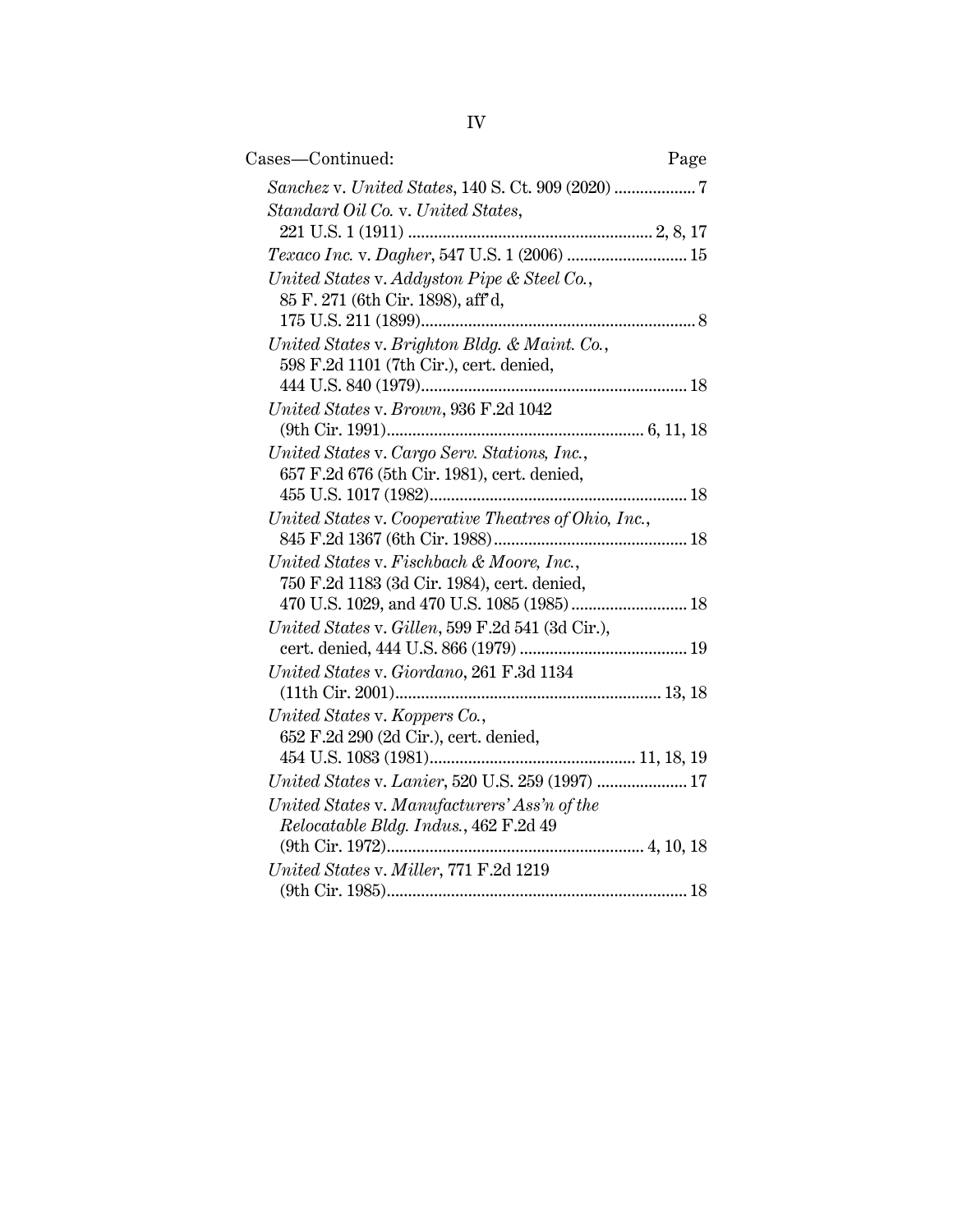| Cases—Continued:                                                                                        | Page |
|---------------------------------------------------------------------------------------------------------|------|
| United States v. Misle Bus & Equip. Co.,                                                                |      |
| United States v. Nippon Paper Indus. Co.,<br>109 F.3d 1 (1st Cir. 1997), cert. denied,                  |      |
| United States v. Society of Indep. Gasoline Market-<br>ers, 624 F.2d 461 (4th Cir. 1979), cert. denied, |      |
| United States v. Socony-Vacuum Oil Co.,<br>310 U.S. 150 (1940)                                          |      |
| United States v. Suntar Roofing, Inc.,                                                                  |      |
| United States v. Trans-Missouri Freight Ass'n,                                                          |      |
| United States v. Trenton Potteries Co.,                                                                 |      |
| United States v. United States Gypsum Co.,                                                              |      |
| Wilson v. United States, 232 U.S. 563 (1914)  13                                                        |      |
|                                                                                                         |      |

## Statutes:

| Sherman Act, 15 U.S.C. 1 et seq.: |  |
|-----------------------------------|--|
|                                   |  |
|                                   |  |
|                                   |  |
|                                   |  |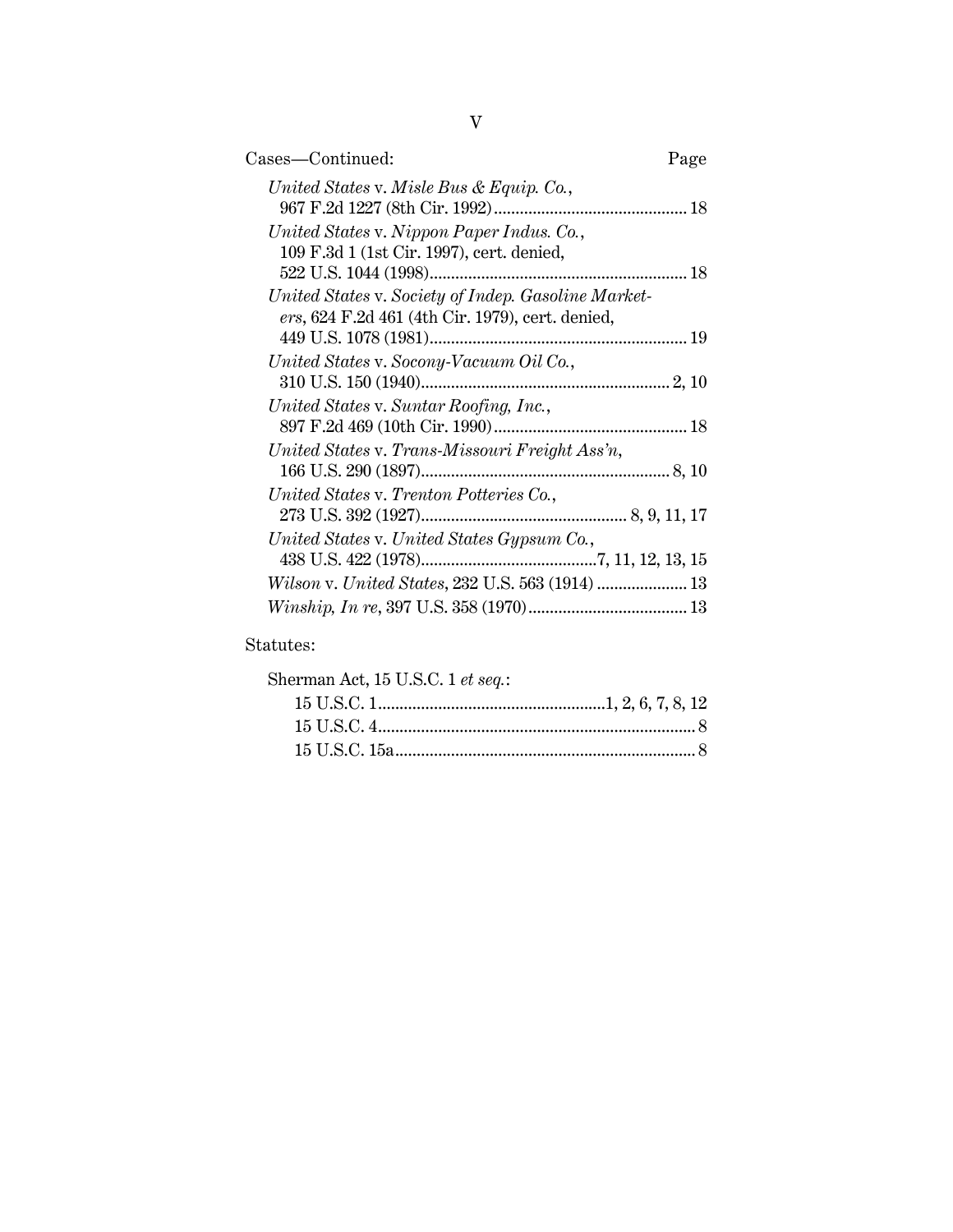## In the Supreme Court of the United States

No. 21-852 CHRISTOPHER D. LISCHEWSKI, PETITIONER

*v.*

UNITED STATES OF AMERICA

*ON PETITION FOR A WRIT OF CERTIORARI TO THE UNITED STATES COURT OF APPEALS FOR THE NINTH CIRCUIT*

### **BRIEF FOR THE UNITED STATES IN OPPOSITION**

### **OPINION BELOW**

<span id="page-5-0"></span>The opinion of the court of appeals (Pet. App. 1-8) is not published in the Federal Reporter but is reprinted at 860 Fed. Appx. 512.

### **JURISDICTION**

<span id="page-5-1"></span>The judgment of the court of appeals was entered on July 7, 2021. The petition for a writ of certiorari was filed on December 6, 2021. The jurisdiction of this Court is invoked under 28 U.S.C. 1254(1).

### **STATEMENT**

<span id="page-5-2"></span>Following a jury trial in the United States District Court for the Northern District of California, petitioner was convicted on one count of conspiring to fix prices in the canned-tuna market, in violation of Section 1 of the Sherman Act, 15 U.S.C. 1. Pet. App. 1. Petitioner was sentenced to 40 months of imprisonment, to be followed

(1)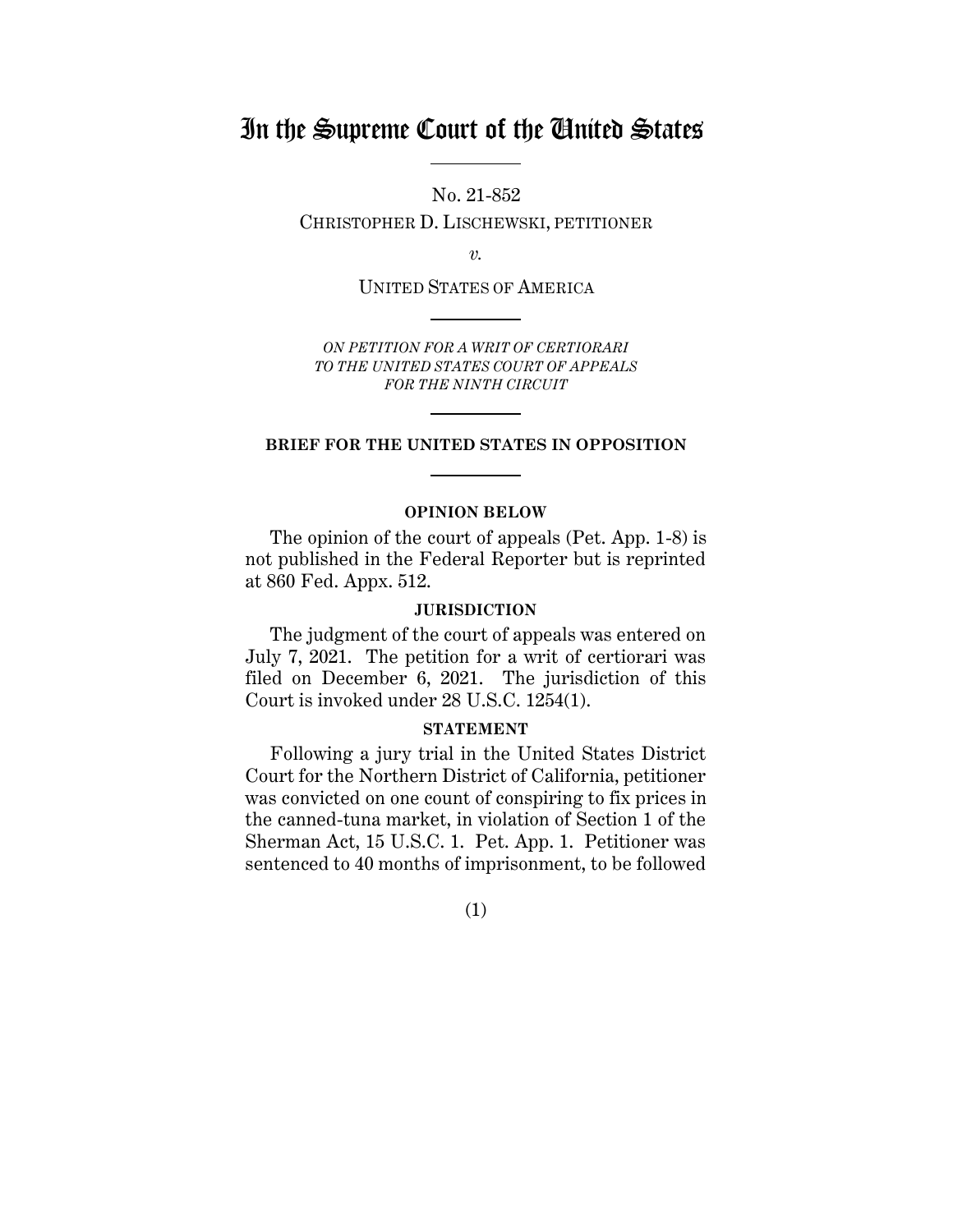by three years of supervised release. C.A. E.R. 105-106. The court of appeals affirmed. Pet. App. 1-8.

1. Section 1 of the Sherman Act prohibits "[e]very contract, combination in the form of trust or otherwise, or conspiracy, in restraint of trade or commerce among the several States, or with foreign nations." 15 U.S.C. 1. Consistent with the background law against which it was enacted, Section 1 has long been construed by this Court "to outlaw only *unreasonable* restraints" of trade. *Ohio* v. *American Express Co.*, 138 S. Ct. 2274, 2283 (2018) (citation omitted); see, *e.g.*, *Standard Oil Co.* v. *United States*, 221 U.S. 1, 60 (1911).

Restraints of trade "can be unreasonable in one of two ways." *American Express*, 138 S. Ct. at 2283. Some restraints are unreasonable per se under Section 1 based on their inherently anticompetitive "nature and character." *Standard Oil*, 221 U.S. at 64-65; see, *e.g.*, *NCAA* v. *Alston*, 141 S. Ct. 2141, 2156 (2021). Such per se unlawful restraints include "agreements among competitors to fix prices." *Leegin Creative Leather Prods., Inc.* v. *PSKS, Inc.*, 551 U.S. 877, 886 (2007); see, *e.g.*, *United States* v. *Socony-Vacuum Oil Co.*, 310 U.S. 150, 218 (1940) ("[P]rice-fixing agreements are unlawful *per se* under the Sherman Act."). "Restraints that are not unreasonable *per se* are judged under the 'rule of reason,'" which "requires courts to conduct a fact-specific assessment" to determine the restraint's " 'actual effect' on competition." *American Express*, 138 S. Ct. at 2284 (citations omitted).

2. Petitioner is the former chief executive of cannedtuna producer Bumble Bee Foods, LLC. See Gov't C.A. Br. 2. From 2010 to 2013, petitioner conspired to fix prices in the canned-tuna market with his competitors at StarKist and Chicken of the Sea. *Id.* at 5-10. The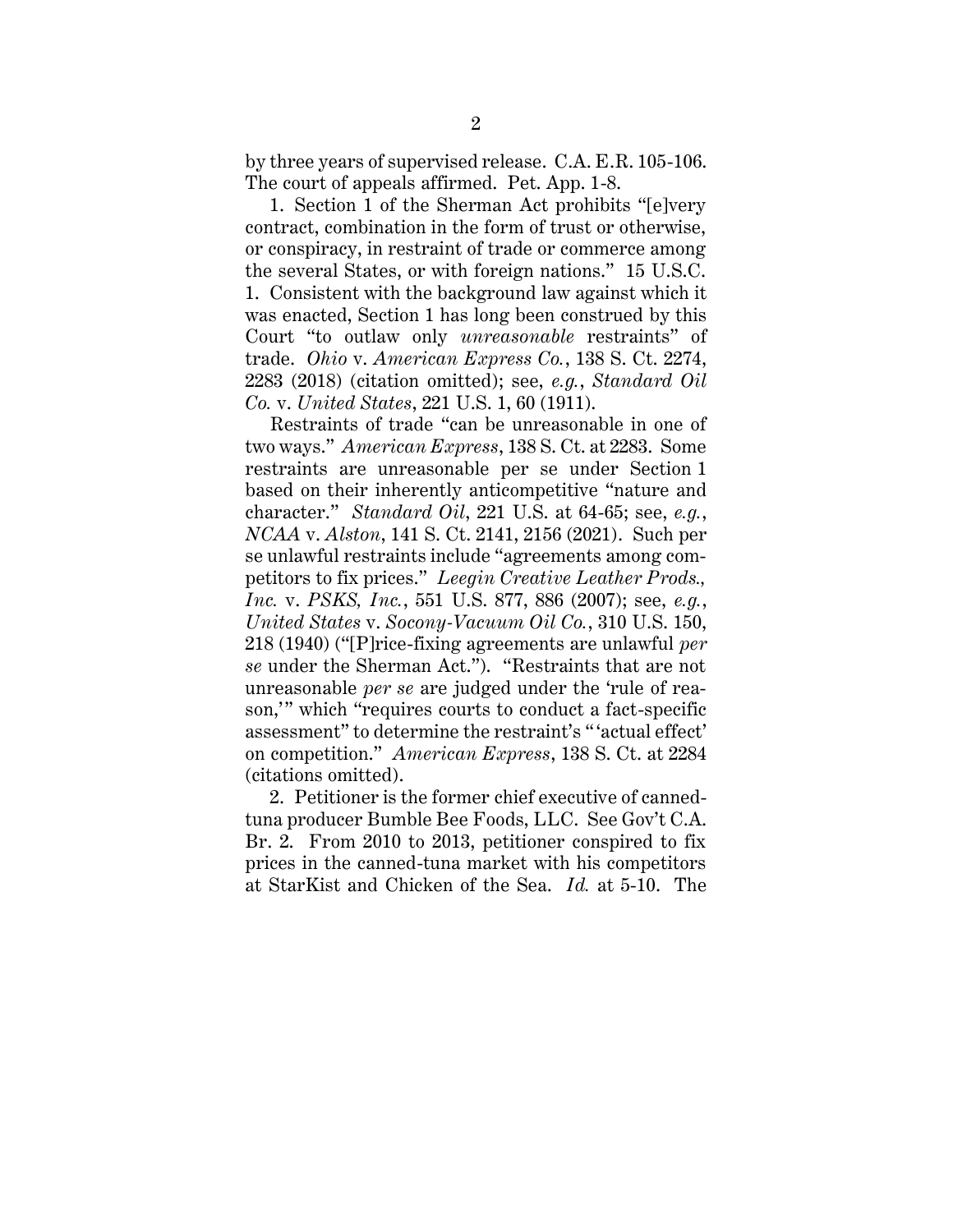conspiracy consisted of three forms of price-fixing, each of which was directed, overseen, and enforced by petitioner. See *id.* at 50-51, 58-59.

First, petitioner orchestrated a price-competition "truce" with StarKist. C.A. S.E.R. 531-540, 3518. Under that truce, petitioner agreed that Bumble Bee would not compete on price with StarKist's main product (chunk-light tuna), and StarKist agreed that it would not compete on price with Bumble Bee's main product (solid-white tuna). *Id.* at 1353-1361; C.A. E.R. 707 (discussing petitioner's "[p]eace proposal").

Second, petitioner fixed the pre-discount list prices that the three tuna producers would charge for various kinds of tuna products. Gov't C.A. Br. 6-8. On petitioner's orders, Bumble Bee coordinated the timing and amount of list-price increases with StarKist, Chicken of the Sea, or both at multiple points during the conspiracy, sometimes matching one another to the penny. *Ibid.*; see C.A. S.E.R. 3471.

Third, petitioner fixed the net prices (*i.e.*, prices including discounts) that the tuna producers would charge to retailers. Gov't C.A. Br. 8-10. Petitioner and StarKist agreed to end pricing to retailers that would permit \$1-per-can promotions in favor of higher prices, such as \$1.25-per-can. C.A. S.E.R. 609-612, 1620-1621, 2135-2138. Petitioner reached a similar agreement with Chicken of the Sea and its chief executive to abstain from "aggressive" promotion. *Id.* at 2208-2216, 2252- 2260, 2275-2282; see *id.* at 2906-2907; C.A. E.R. 832-847.

3. A grand jury indicted petitioner for violating Section 1 of the Sherman Act by conspiring to fix prices in the canned-tuna market. C.A. E.R. 698-706. Before trial, petitioner moved for his case to be decided under the rule of reason, rather than the rule that price-fixing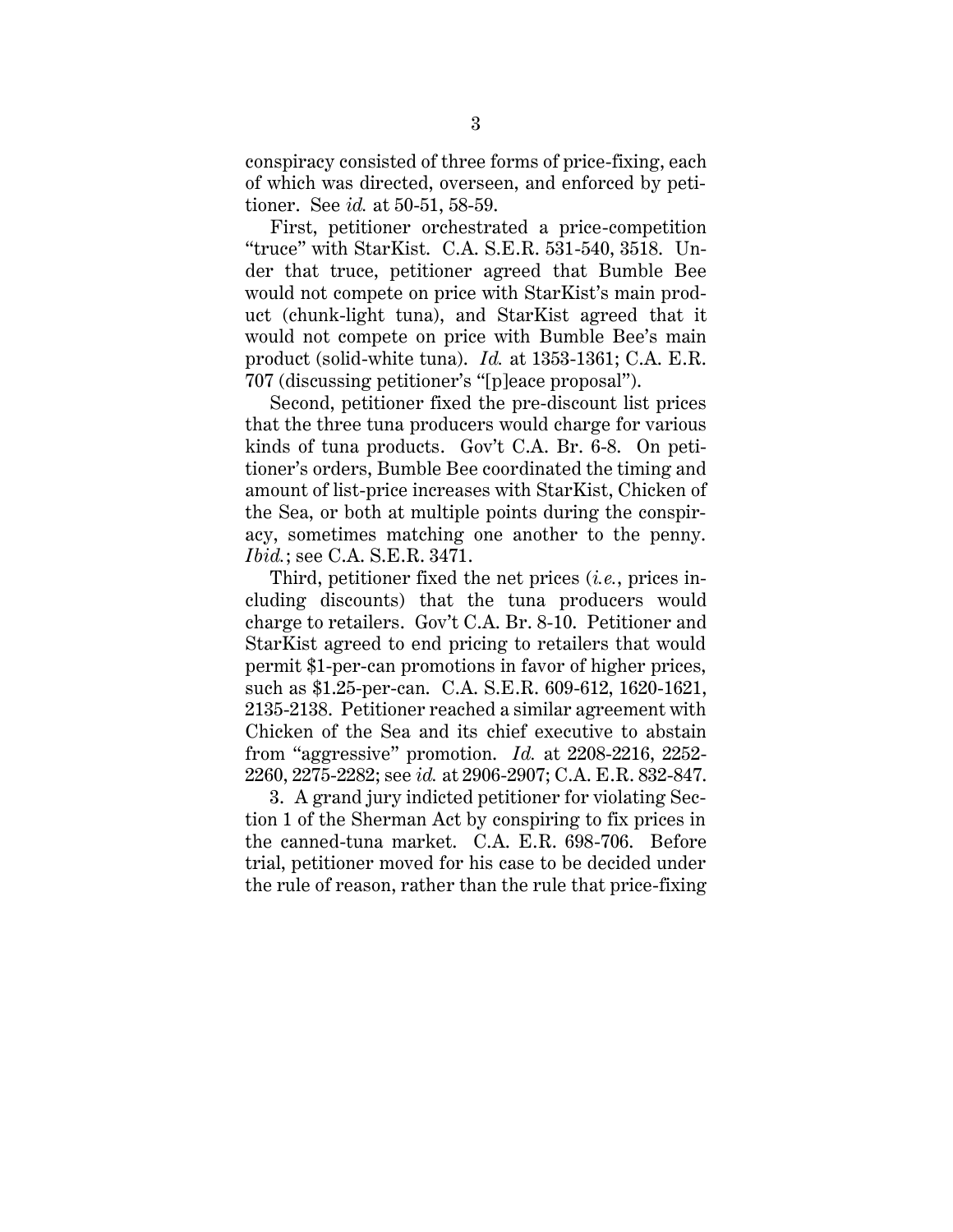agreements are per se unlawful. *Id.* at 98-99. The court denied petitioner's motion because the indictment charged a "price-fixing conspiracy," which "is subject to the per se rule." *Id.* at 102-103 (citing *Socony-Vacuum*, *supra*). The court also found that petitioner had "waived" the argument—"belatedly raised" for the first time in his reply brief—that "the per se rule is unconstitutional," which the court of appeals had in any event previously rejected. *Id.* at 102 n.2 (citing *United States*  v. *Manufacturers' Ass'n of Relocatable Bldg. Indus.*, 462 F.2d 49, 50 (9th Cir. 1972)).

Like his pretrial motion, petitioner's proposed jury instructions incorporated the rule of reason, rather than the per se rule. See C.A. E.R. 666-682. Petitioner asked the district court to instruct the jury that the government must "prove that the price-fixing agreement is unreasonable," and that price-fixing "is illegal under Section 1 of the Sherman Act only if you find that the competitive harm substantially outweighed the competitive benefit." *Id.* at 671-672. Petitioner also asked the court to instruct the jury that the government must prove that petitioner "joined the conspiracy with the intent to unreasonably restrain competition." *Id.* at 671. The district court declined to adopt those instructions. See Pet. App. 2.

The government moved pretrial to exclude, as irrelevant under the per se rule, evidence of purported "justifications or excuses for [petitioner's] collusive conduct, as well as any evidence that the price-fixing conspiracy had no actual effect on prices." C.A. E.R. 689. In response, petitioner represented that he had "no intention of introducing so-called 'justification and effects' evidence at trial." C.A. S.E.R. 3396. Petitioner's counsel stated that he was "not going to say that [peti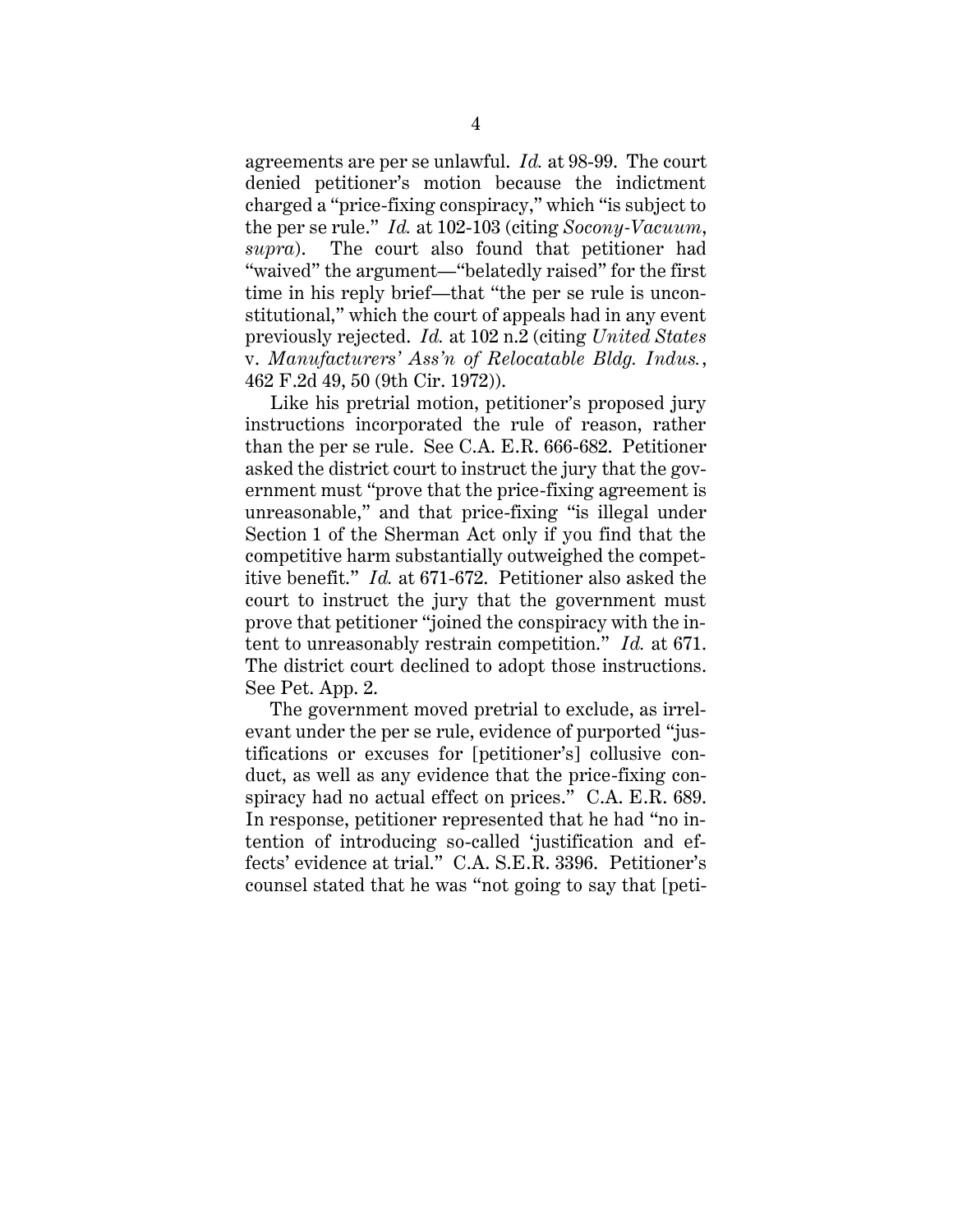tioner] entered into a price-fixing agreement but that agreement was reasonable." *Id.* at 3429. The district court denied the government's motion in part and granted petitioner's request to "introduce evidence providing alternative explanations to show that similar prices or movement in prices were not the result of a price fixing agreement." C.A. E.R. 88.

Consistent with his pretrial representations, petitioner offered no evidence at trial that the charged price-fixing conspiracy was reasonable, justified, or otherwise procompetitive. See Gov't C.A. Br. 40-45. On the day of opening statements, petitioner submitted a five-page "rule of reason" proffer of "the evidence which he would have presented as part of his defense in a ruleof-reason case." C.A. E.R. 566; see *id.* at 565-570. That document did not address the charged conspiracy to fix prices for canned-tuna nationwide, but instead asserted that fixing canned-tuna prices would have "no actual impact" if the "relevant market" were defined as "geographically limited" submarkets for "ready-to-eat proteins." *Id.* at 566-570. The district court did not address the proffer, and petitioner did not raise the issue of the proffer thereafter.

During closing arguments, the government explained to the jury that "price fixing is a felony crime" because it "disrupts our economy" and "prevents markets from operating the way that they're supposed to," such that "the economy and consumers across the country  $**$  all suffer." C.A. E.R. 130-131. The government added that, even if the charged "scheme only stole a few cents at a time, the massive scale of the canned tuna industry meant that those numbers added up." *Id.* at 132; see *id.* at 135 (arguing that price-fixing schemes all "have the same effect: Cheating consumers of the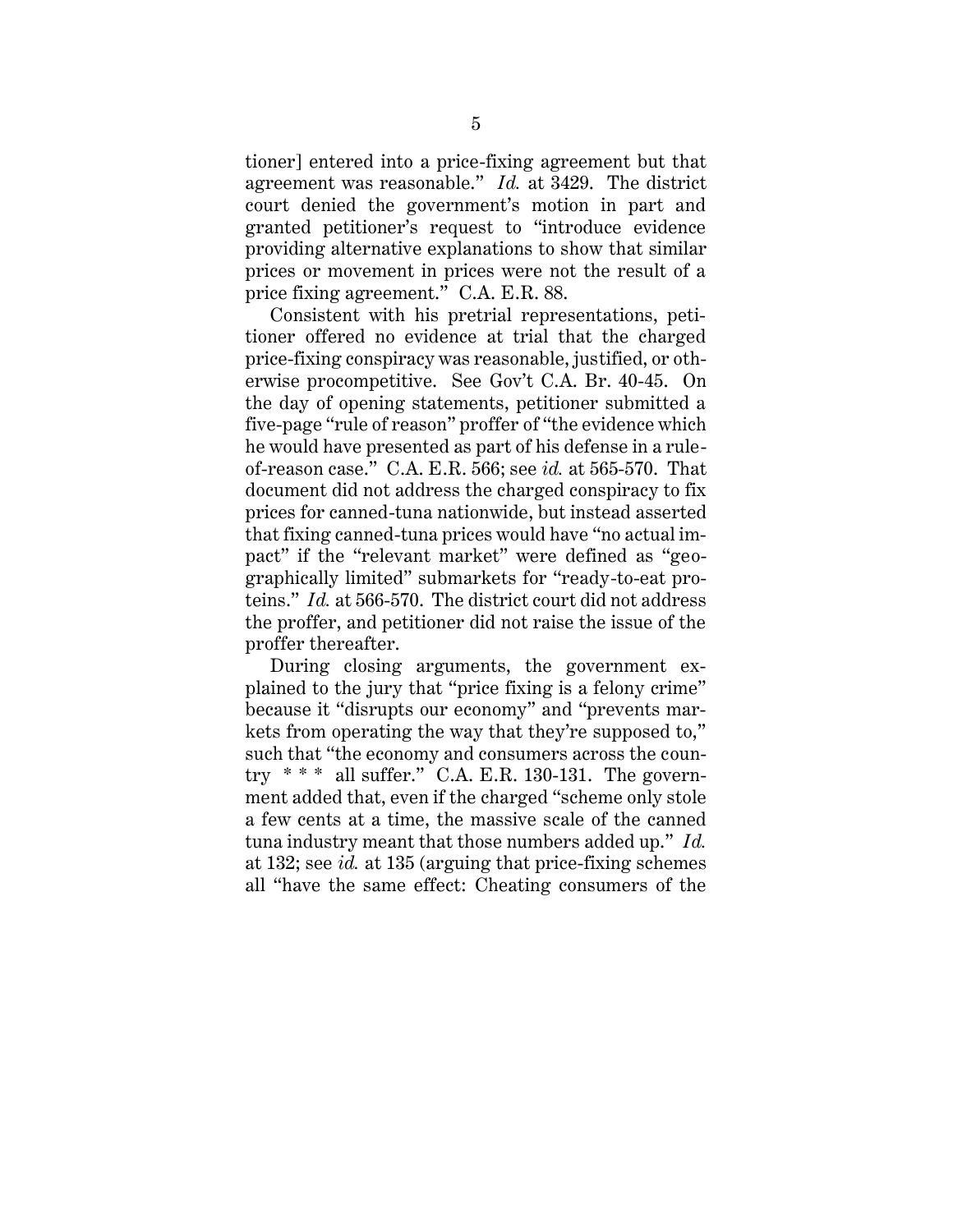benefits of free competition"). At the close of trial, the district court instructed the jury that "[c]onspiracies to fix prices" are unlawful "without consideration of the precise harm they have caused or any business justification for their use." *Id.* at 18. The court also instructed the jury that "the government must prove beyond a reasonable doubt \* \* \* that the defendant knowingly joined the conspiracy charged in the indictment," "with the intent to advance the objective of the conspiracy —here, price fixing." *Id.* at 29.

The jury found petitioner guilty of the price-fixing conspiracy. C.A. E.R. 112-113. The court sentenced petitioner to 40 months of imprisonment, to be followed by three years of supervised release. *Id.* at 105-106.

4. The court of appeals affirmed in an unpublished memorandum opinion. Pet. App. 1-8. The court observed that, as petitioner had acknowledged, it was "bound by precedent upholding" the "constitutionality of the 'per se' rule," and that "the government need not show 'an intent to produce anti-competitive effects.'" *Id.* at 2 (quoting *United States* v. *Brown*, 936 F.2d 1042, 1045-1046 (9th Cir. 1991)). The court also found that the "district court did not abuse its discretion in instructing the jury on the per se rule" or in excluding "supposed reasonableness" evidence, and that the government's closing argument "correctly reflected the substantive law." *Id.* at 5. The court added that, even if petitioner's claims of instructional error "had merit," any error was harmless "'beyond a reasonable doubt'" because the evidence of petitioner's guilt under Section 1 "was overwhelming." *Ibid.* (citation omitted); see *id.* at 7 (noting "the overwhelming evidence that [petitioner] participated in a price-fixing conspiracy").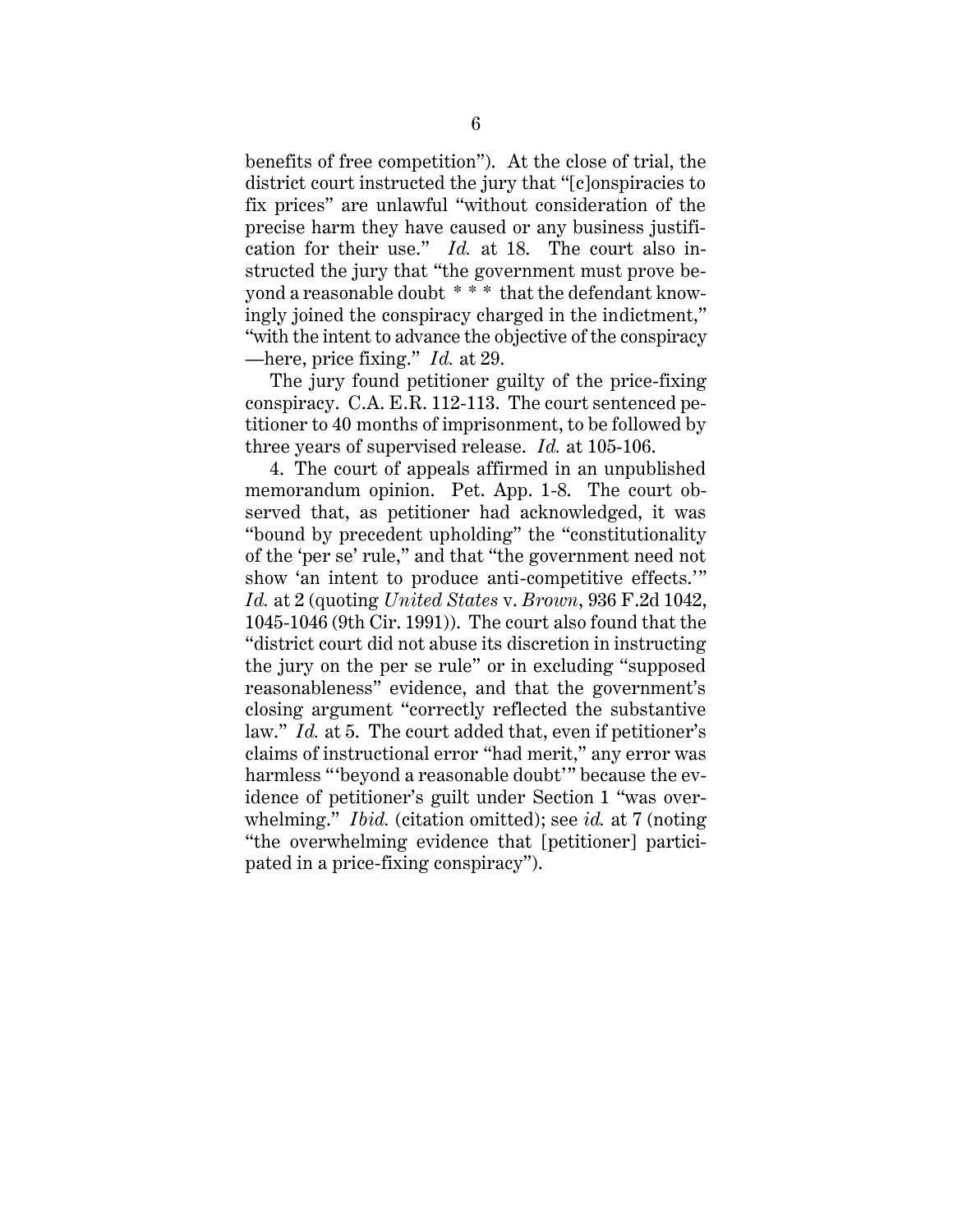#### **ARGUMENT**

<span id="page-11-0"></span>Petitioner principally contends (Pet. 14-23) that and the question presented (Pet. i) is limited to whether—applying the per se rule in criminal antitrust cases violates the constitutional requirement to prove every element of an offense beyond a reasonable doubt. He also argues (Pet. 30-32) that the intent standard for rule-of-reason cases established in *United States* v. *United States Gypsum Co.*, 438 U.S. 422 (1978), should be extended to per se cases. And he asserts (Pet. 32-38) for the first time that the per se rule violates nondelegation, separation-of-powers, and fair-warning principles. The court of appeals correctly rejected the first two theories, Pet. App. 2-3, and had no opportunity to address the others, which petitioner did not raise below. No further review is warranted. Petitioner does not identify any conflict in the lower courts on any of the issues he raises, but instead asks (Pet. 3-4, 37-38) this Court to reconsider the "status quo" of criminal antitrust principles. This Court recently declined to do so in a criminal antitrust case presenting many of the same arguments, see *Sanchez* v. *United States*, 140 S. Ct. 909 (2020) (No. 19-288), and the same disposition is appropriate in this case.

1. In keeping with decades of this Court's jurisprudence, the court of appeals correctly recognized that application of the per se rule in a criminal antitrust prosecution does not deprive the defendant of any constitutional protections and that intent to join a per se unlawful conspiracy is sufficient to convict under Section 1 of the Sherman Act. Pet. App. 2.

a. Section 1 of the Sherman Act, which may be enforced both criminally and civilly, proscribes "[e]very contract, combination in the form of trust or otherwise,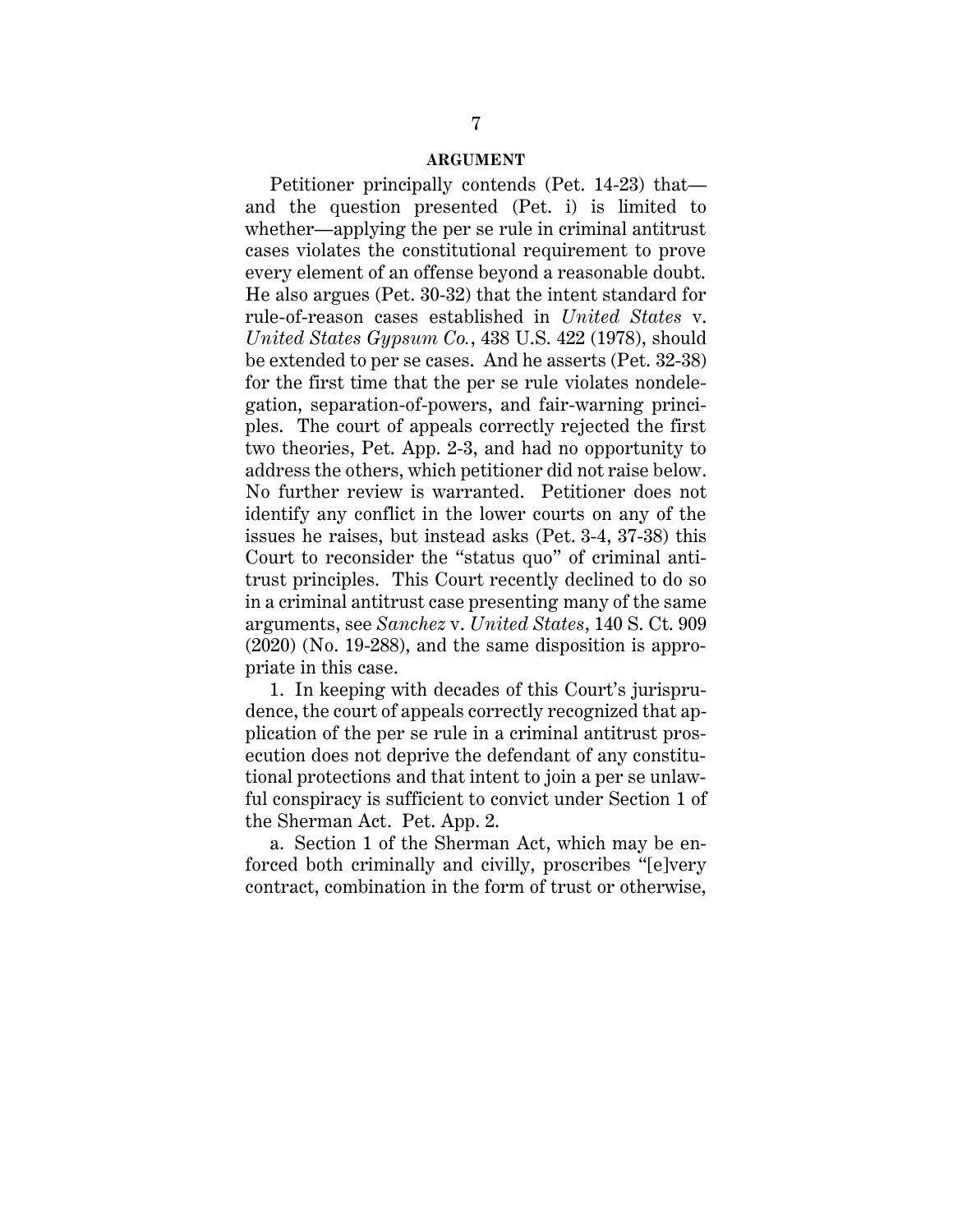or conspiracy, in restraint of trade or commerce among the several States, or with foreign nations." 15 U.S.C. 1; see 15 U.S.C. 4, 15a. As this Court recently reiterated, the "'statutory policy'" embodied in the Sherman Act "is one of competition," and Congress's adoption of that policy "'precludes inquiry into the question whether competition is good or bad.'" *NCAA* v. *Alston*, 141 S. Ct. 2141, 2159 (2021) (citation omitted). In one of its first Sherman Act cases, this Court read Section 1 to prohibit *any* agreement that restrained trade. *United States* v. *Trans-Missouri Freight Ass'n*, 166 U.S. 290, 312 (1897). The Court soon clarified that, in light of its common-law origins, Section 1 was properly understood to cover only *unreasonable* restraints of trade. *Standard Oil Co.* v. *United States*, 221 U.S. 1, 60 (1911).

At the same time, the Court reiterated its earlier holding that price-fixing agreements by their "nature and character" categorically fall "within the purview of " Section 1 because they necessarily "operate[] to produce the injuries which the statute forbade." *Standard Oil*, 221 U.S. at 64-65 (citing *Trans-Missouri Freight*, *supra*). That interpretation reflected the common-law principle that certain kinds of anticompetitive restraints, including price-fixing, were categorically unlawful, with no "question of reasonableness [left] open to the courts." *Addyston Pipe & Steel Co.* v. *United States*, 175 U.S. 211, 238 (1899) (quoting *United States* v. *Addyston Pipe & Steel Co.*, 85 F. 271, 293 (6th Cir. 1898) (Taft, J.), aff'd 175 U.S. 211 (1899)). As a result, the "inquiry \* \* \* end[s] once a price-fixing agreement [i]s proved." *Arizona* v. *Maricopa County Med. Soc'y*, 457 U.S. 332, 344 (1982).

The Court applied that settled interpretation of Section 1 to a criminal prosecution in *United States* v.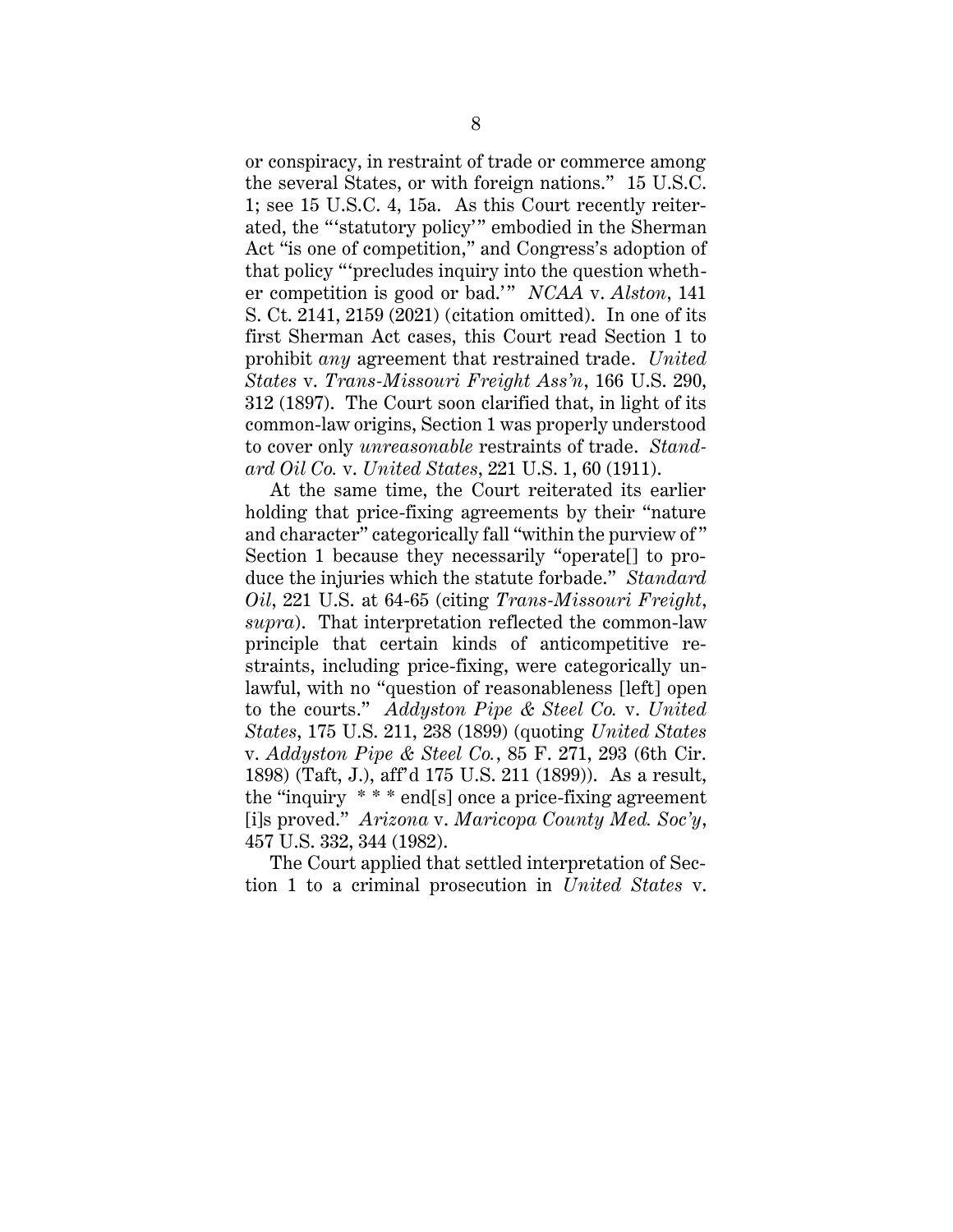*Trenton Potteries Co.*, 273 U.S. 392 (1927). There, the government prosecuted multiple individuals and corporations for forming "a combination to fix and maintain uniform prices for the sale of sanitary pottery." *Id.* at 394. The district court instructed "the jury[] that if it found the agreements or combination complained of, it might return a verdict of guilty without regard to the reasonableness of the prices fixed." *Id.* at 395. In issuing that charge, the court rejected the defendants' request for an instruction that the jury could convict only if it found "an undue and unreasonable restraint of trade." *Ibid.* This Court subsequently held that the district court "correctly withdrew from the jury the consideration of the reasonableness of the" charged pricefixing conspiracy. *Id.* at 396; see *id.* at 407.

In explaining its holding, the Court emphasized that the "aim and result of every price-fixing agreement, if effective, is the elimination of one form of competition." *Trenton Potteries*, 273 U.S. at 397. Accordingly, pricefixing "[a]greements \* \* \* may well be held to be in themselves unreasonable or unlawful restraints, without the necessity of minute inquiry whether a particular price is reasonable or unreasonable." *Ibid.* The Court emphasized that it has "always [been] assumed that uniform price-fixing by those controlling in any substantial manner a trade or business in interstate commerce is prohibited by the Sherman [Act], despite the reasonableness of the particular prices agreed upon." *Id.* at 398. And the Court accordingly concluded that the district court's instruction was correct, and the defendants' proposed charge "rightly refused," because "[w]hether the prices actually agreed upon were reasonable or unreasonable was immaterial." *Id.* at 401.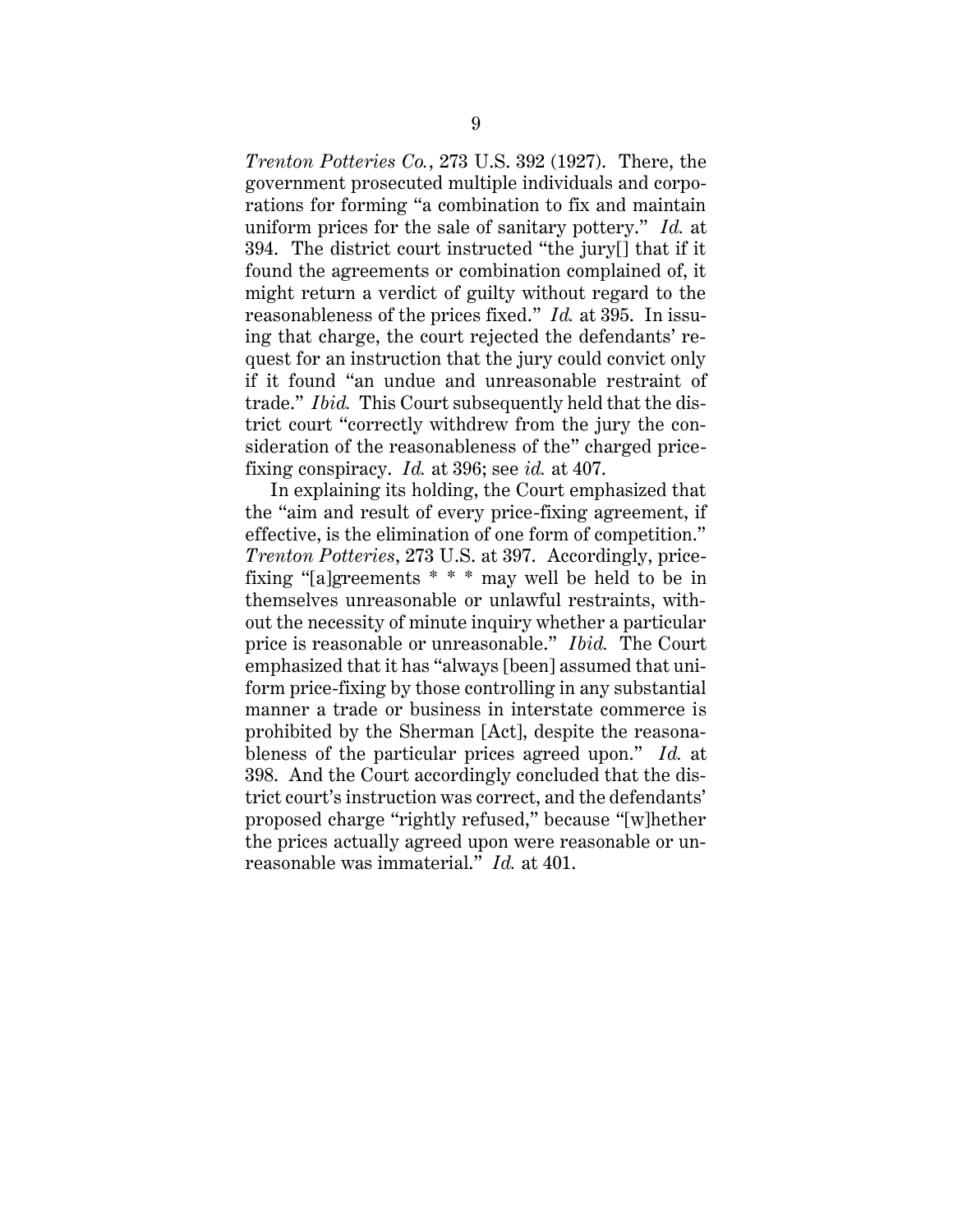The Court applied the same approach to the criminal prosecution for a price-fixing conspiracy in *United States* v. *Socony-Vacuum Oil Co.*, 310 U.S. 150 (1940). As in *Trenton Potteries*, the district court in *Socony-Vacuum* instructed the jury that it could find guilt "if [the alleged] illegal combination existed," regardless of "how reasonable or unreasonable" it might be. *Id.* at 210. This Court upheld the instruction on the ground that "it would *per se* constitute" such an unlawful "restraint if price-fixing were involved," and no reasonableness instruction was therefore required. *Id.* at 216. The Court explained that "for over forty years this Court has consistently and without deviation adhered to the principle that price-fixing agreements are unlawful *per se* under the Sherman Act." *Id.* at 218; see *id.* at 212 (citing *Trans-Missouri Freight*, *supra*). "Whatever economic justification particular price-fixing agreements may be thought to have," the Court added, "the law does not permit an inquiry into their reasonableness. They are all banned because of their actual or potential threat to the central nervous system of the economy." *Id.* at 226 n.59; see *id.* at 221 (explaining that having "reasonableness" as "an issue in every price-fixing case" would be anathema to the Sherman Act).

As those decisions illustrate, instructing a jury that it may find a defendant guilty of violating Section 1 based on a finding that he entered into a price-fixing agreement—without a separate inquiry into whether the agreement was reasonable—does not "deny a jury decision as to an element of the crime." *United States*  v. *Manufacturers' Ass'n of the Relocatable Bldg. Indus.*, 462 F.2d 49, 52 (9th Cir. 1972). It instead reflects the basic principle that juries resolve only questions of fact, and "any agreement for price-fixing, if found, [is]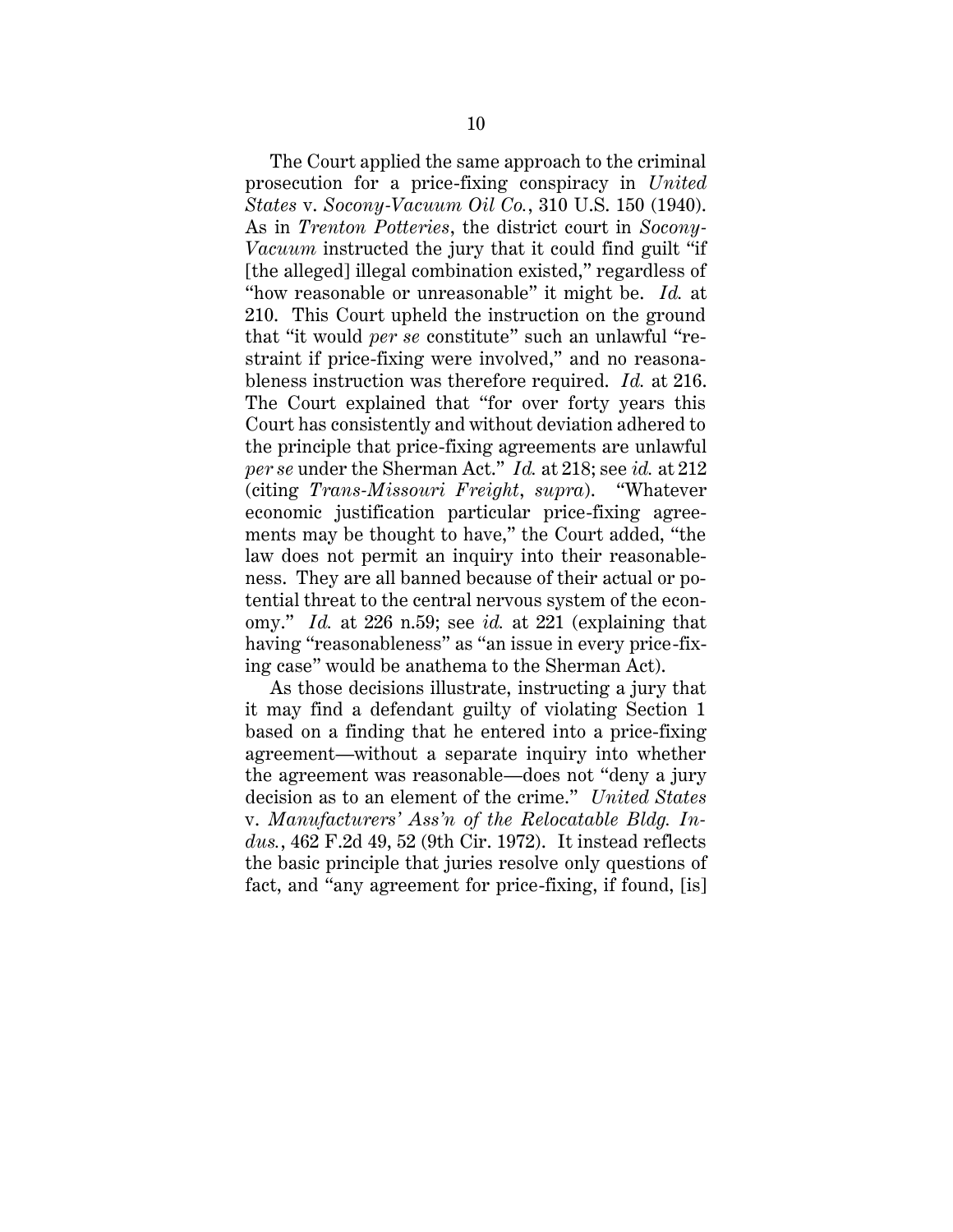illegal as a matter of law." *Trenton Potteries*, 273 U.S*.* at 400; see, *e.g.*, *Cline* v. *Frink Dairy Co.*, 274 U.S. 445, 461 (1927) (explaining that, at common law, the "reasonableness" of price-fixing agreements was not "left to the \* \* \* jury"); *Addyston Pipe*, 175 U.S. at 238 (similar).

b. For similar reasons, to the extent that it might be considered part of the question presented, the per se rule means that if a defendant is found to have knowingly entered into a price-fixing agreement, no need exists to separately prove that he intended to harm competition. While "intent is an element of a criminal antitrust offense," *Gypsum*, 438 U.S. at 435, the requisite intent "where the defendant is charged with a per se violation," such as conspiring to fix prices, is "intent to conspire to commit the offense"—not a more generalized intent to restrain trade unreasonably, *United States* v. *Brown*, 936 F.2d 1042, 1046 (9th Cir. 1991) (quoting *United States* v. *Koppers Co.*, 652 F.2d 290, 296 n.6 (2d Cir.), cert. denied, 454 U.S. 1083 (1981)).

The Court's decision in *Gypsum* does not suggest otherwise. The premise of the per se rule is that some forms of conduct, such as price fixing, are "unquestionably anticompetitive" as a matter of law. *Gypsum*, 438 U.S. at 440; see *Trenton Potteries*, 273 U.S. at 397 ("The aim and result of every price-fixing agreement, if effective, is the elimination of one form of competition."). *Gypsum* itself involved conduct that was not per se unlawful—namely, "exchanges of competitive information" —as to which the Court required proof of "knowledge" that anticompetitive "effects would most likely follow" or the "purpose of producing" such effects. 438 U.S. at 427-429, 440, 441 n.16, 444 & n.21. But the Court expressly distinguished such rule-of-reason offenses, which are "not invariably  $***$  anticompetitive," from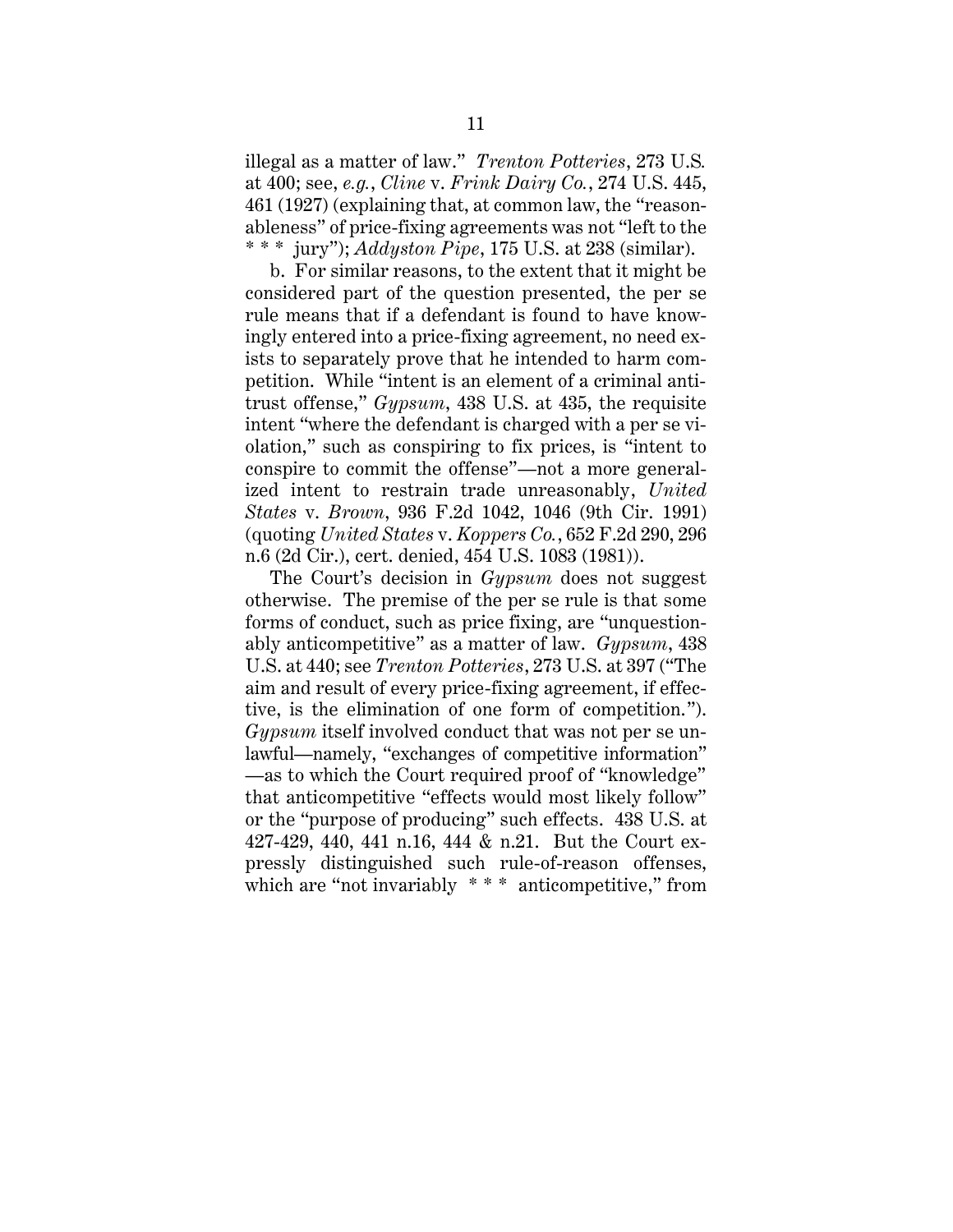"unquestionably anticompetitive" per se violations of Section 1, like price fixing. *Id.* at 440-441 & n.16, 444 & n.21.

2. The courts below correctly applied those settled precedents to this case. Petitioner does not dispute that a charge of "conspiring to fix prices in the canned tuna market," Pet. App. 1, is a charge of a per se violation of Section 1 under this Court's precedents. The district court thus correctly instructed the jury that "[i]f there was, in fact, a conspiracy to fix the prices for canned tuna as alleged, it was illegal." *Id.* at 9. The court also correctly instructed the jury that the government must prove "the defendant knowingly joined the conspiracy charged in the indictment." C.A. E.R. 29. And the court of appeals correctly upheld petitioner's conviction based on those instructions. Pet. App. 1-5. Petitioner accordingly does not meaningfully dispute the lower courts' application of this Court's settled antitrust principles to his case; instead, he challenges (Pet. 14-37) those principles. His challenge lacks merit.

a. Petitioner first contends (Pet. 14-23) that application of the per se rule in criminal antitrust prosecutions is incompatible with the principle articulated in *Apprendi* v. *New Jersey*, 530 U.S. 466 (2000), and related decisions that a jury must find every element of a criminal offense beyond a reasonable doubt. Specifically, petitioner contends (Pet. 14-20) that his conviction is constitutionally invalid because the jury was not instructed that it had to find beyond a reasonable doubt that his price-fixing conspiracy was unreasonable.

Petitioner's contention cannot be squared with *Trenton Potteries* and *Socony-Vacuum*. As explained above, the Court in those cases expressly recognized that the jury did not need to find that a price-fixing conspiracy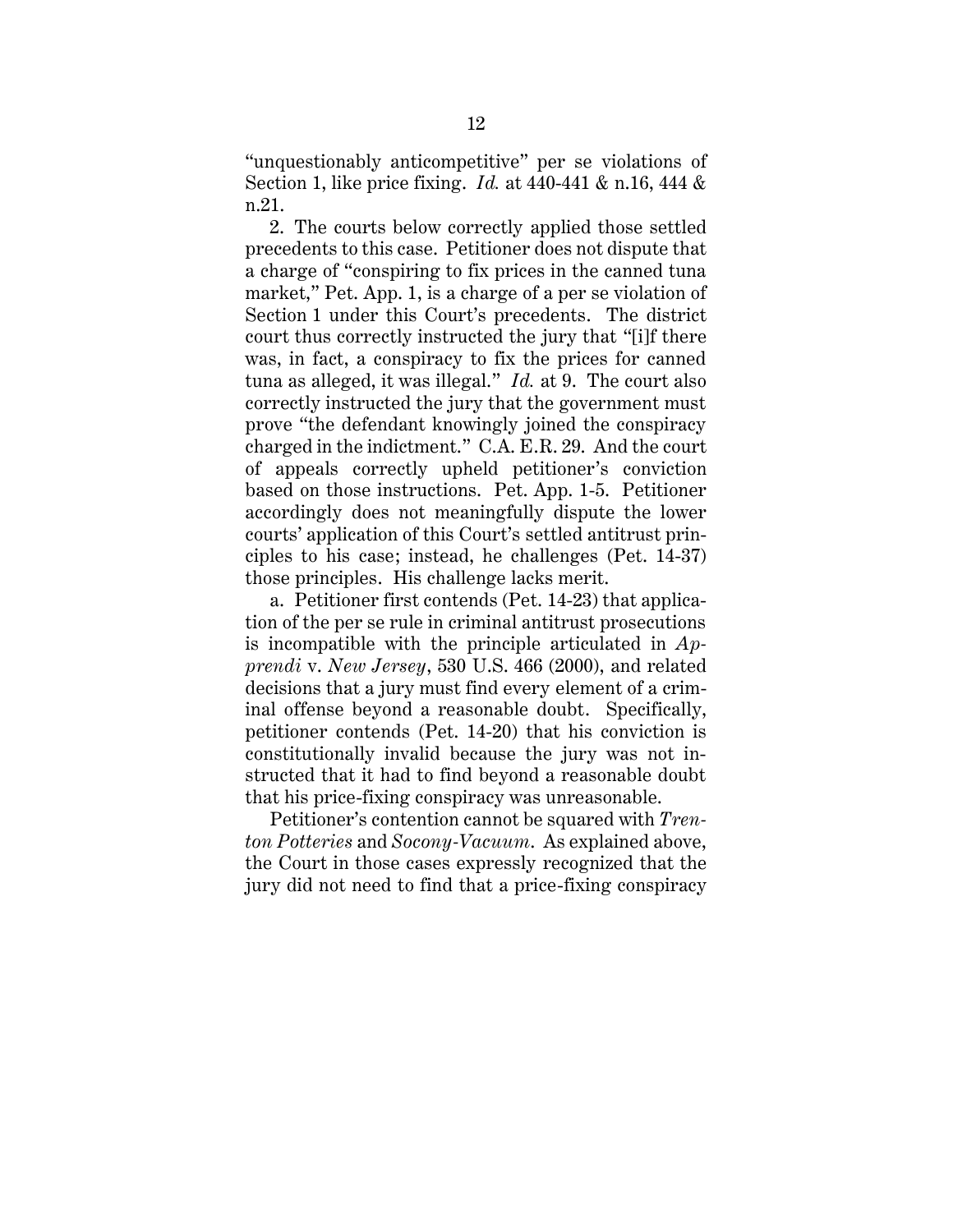is unreasonable. See pp. 8-10, *supra*. This Court has never suggested that those decisions are infirm in any way, let alone that they have been overruled. To the contrary, the Court reiterated the per se rule in *Gypsum*, 438 U.S. at 440, and lower courts have uniformly applied it without requiring juries to decide the reasonableness of per se unreasonable conduct, see *United States* v. *Giordano*, 261 F.3d 1134, 1142-1144 (11th Cir. 2001) (collecting cases). And notwithstanding that petitioner's argument "in effect asks [the Court] to overrule" long-settled precedent, *id.* at 1143, he does not even attempt to overcome the *stare decisis* considerations in favor of maintaining precedent, see, *e.g.*, *Gamble* v. *United States*, 139 S. Ct. 1960, 1969-1980 (2019).

Nothing in the *Apprendi* line of cases suggests a retreat from *Trenton Potteries* and *Socony-Vacuum*. As petitioner notes (Pet. 15-16), *Apprendi* "re-stated" principles that "were long established by the Constitution and this Court's prior case law." See, *e.g.*, *In re Winship*, 397 U.S. 358, 361 (1970) ("The requirement that guilt of a criminal charge be established by proof beyond a reasonable doubt dates at least from our early years as a Nation."). This Court accordingly recognized well before *Trenton Potteries* and *Socony-Vacuum* that the requirement to prove guilt beyond a reasonable doubt "applies to every element necessary to constitute the crime." *Davis* v. *United States*, 160 U.S. 469, 487 (1895); see, *e.g.*, *Wilson* v. *United States*, 232 U.S. 563, 570 (1914). *Trenton Potteries* and *Socony-Vacuum* then made clear that factual unreasonableness is not an element of a criminal violation of the Sherman Act based on a violation of the per se rule.

Petitioner's description (Pet. 20-23) of the per se rule as an "evidentiary presumption[]" is unsound. While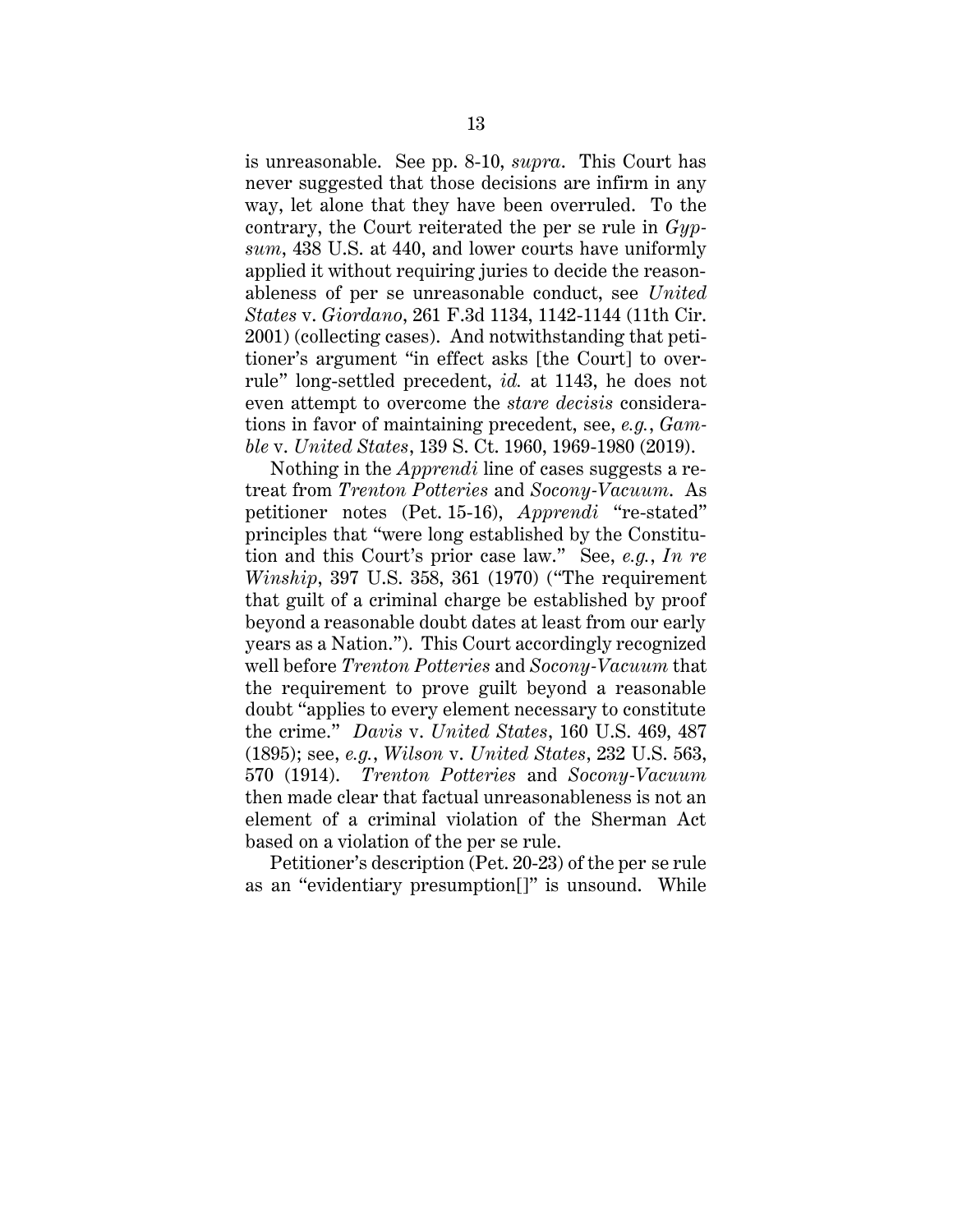this Court's civil antitrust cases sometimes describe the per se rule as a "conclusive presumption that [a] restraint is unreasonable," *Maricopa County*, 457 U.S. at 344, none indicates that the per se rule creates an *evidentiary* presumption of the kind this Court has disapproved in criminal cases, see *Francis* v. *Franklin*, 471 U.S. 307, 313 (1985). As petitioner himself noted below, "[t]he *per se* rule is not a rule of evidence at all. Instead, it merely establishes that price fixing, *if proved*, is unreasonable." C.A. S.E.R. 3436. The per se rule, in other words, does not change what is required to prove a crime; it is instead an "interpretation[] of the Sherman Act" to categorically prohibit a certain type of conduct. *FTC* v. *Superior Ct. Trial Lawyers Ass'n*, 493 U.S. 411, 432-433 (1990).

Petitioner is accordingly mistaken in dismissing (Pet. 22-23) the per se rule as a mere device of "convenience" and "efficiency." See *Leegin Creative Leather Prods., Inc.* v. *PSKS, Inc.*, 551 U.S. 877, 894-895 (2007) (rejecting the premise that per se rules are justified solely by "convenience"). Instead, the per se rule is "a statutory command" of Section 1 that is "analogous to per se restrictions upon, for example, stunt flying in congested areas." *Superior Ct. Trial Lawyers*, 493 U.S. at 432-433 (citation and internal quotation marks omitted). Even if some "violations of such rules actually cause no harm," the rules are warranted nevertheless because "every stunt pilot poses some threat to the community." *Id.* at  $433-434$ . "So it is with \*\*\* price fixing" and other per se unlawful conduct, all of which threatens "the central nervous system of the economy." Id. at 434-435 (citation omitted).

Petitioner ultimately challenges (Pet. 29-30) the per se rule itself, suggesting that "modern antitrust doctrine"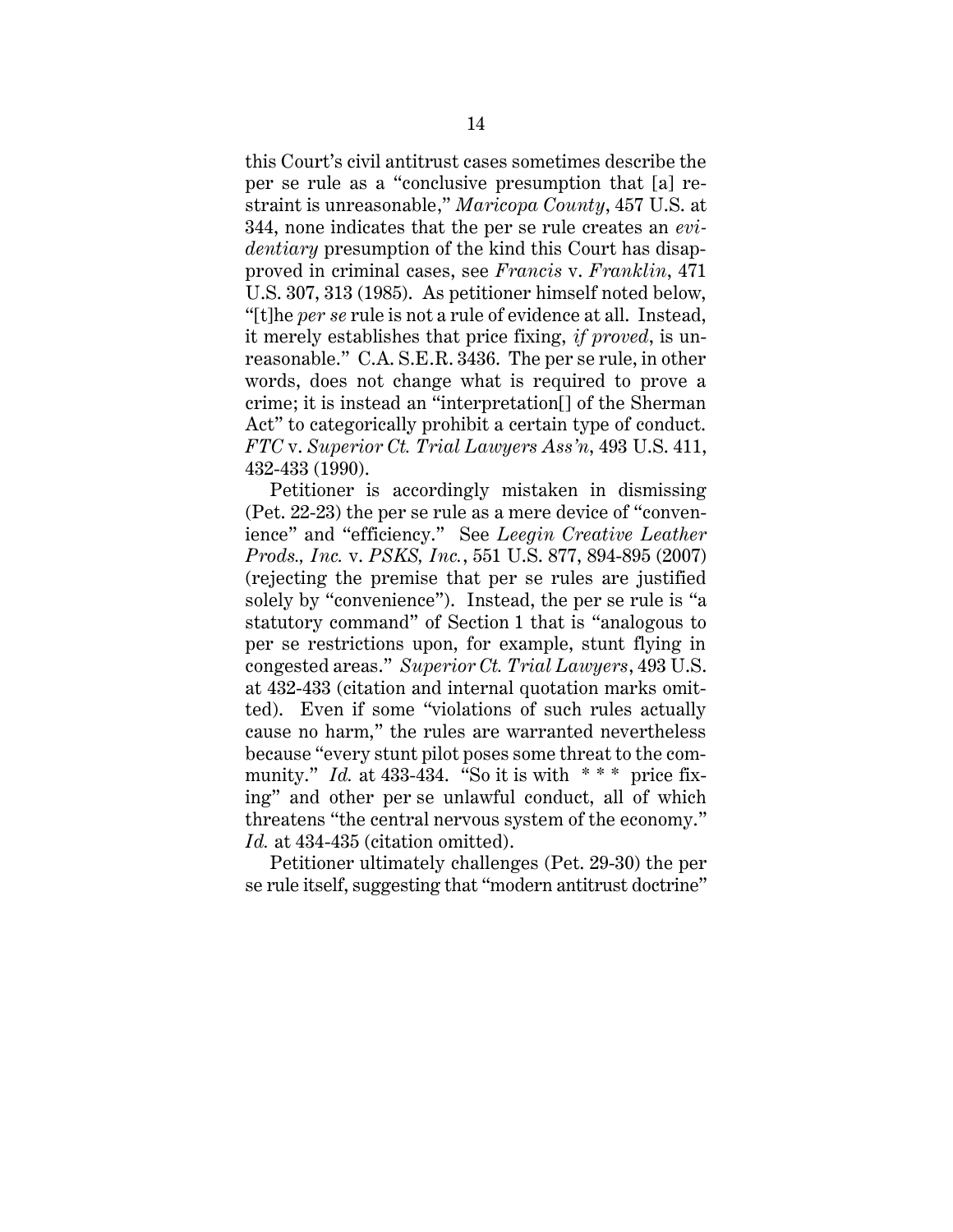has abandoned a clear "division between per se and rule-of-reason cases." Petitioner is mistaken. While rule of reason analysis may range from "abbreviated" to "plenary," *California Dental Ass'n* v. *FTC*, 526 U.S. 756, 769, 779 (1999), this Court has always treated certain restraints as "unreasonable" per se without "further examination," *NCAA* v. *Board of Regents*, 468 U.S. 85, 100,104 (1984); see *Ohio* v. *American Express Co.*, 138 S. Ct. 2274, 2283-2284 (2018). Chief among them is "horizontal price-fixing," which "has been consistently analyzed as a *per se* violation for many decades." *Superior Ct. Trial Lawyers*, 493 U.S. at 436 n.19; see *Texaco Inc.* v. *Dagher*, 547 U.S. 1, 5 (2006) ("Price-fixing agreements \* \* \* are *per se* unlawful."). And contrary to petitioner's assertions, price-fixing cartels are not "analyzed for reasonableness" under this Court's "recent cases" based on a possibility of "consumer benefits" or the "special characteristics of a particular industry." Pet. 29 & n.4 (citation omitted); see *Alston*, 141 S. Ct. at 2156 (reiterating that "some agreements among competitors so obviously threaten" competition as to be "unlawful *per se*"); *id.* at 2160 (directing arguments about "the special characteristics of [a] particular industry \* \* \* to Congress") (citation omitted).

b. Petitioner's contention (Pet. 30-32) that a conviction for a per se antitrust violation requires proof of intent to harm competition is outside the question presented (Pet. i) and meritless in any event. See *Glover* v. *United States*, 531 U.S. 198, 205 (2001) (explaining that the Court ordinarily does not decide "issues outside the questions presented by the petition for certiorari").

Petitioner relies (Pet. 30-32) almost entirely on this Court's discussion of criminal intent in *Gypsum*. But, as explained above, *Gypsum* was a rule-of-reason case,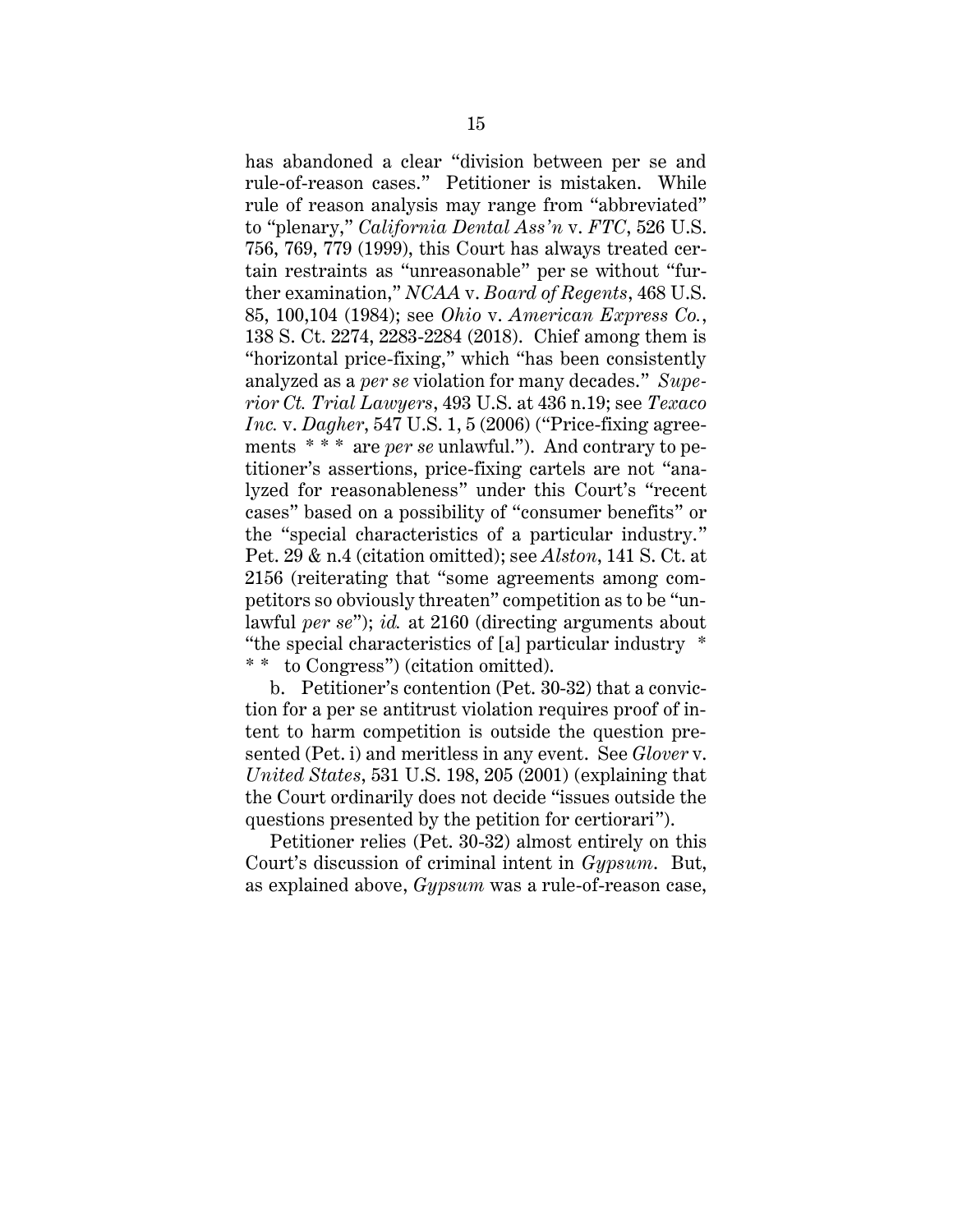and it did not prescribe a standard of intent for per se cases, where the conduct is "unquestionably anticompetitive" as a matter of law. 438 U.S. at 440. Petitioner thus errs in contending that lower courts in per se cases are misapplying *Gypsum*, and he offers no sound basis for extending a knowledge-of-unreasonableness rule to a context—prosecutions under the per se rule—that the Court itself distinguished and to which it does not logically apply. Instead, his arguments effectively rest, at bottom, on his insupportable contention that price-fixing is not per se unlawful under the Sherman Act.

To the extent that petitioner suggests that no intent instruction at all was given in his case, the record does not support that fact-bound assertion. The district court instructed the jury that the government must prove beyond a reasonable doubt that petitioner "knowingly joined the conspiracy," "with the intent to advance the objective of the conspiracy—here, price fixing." C.A. E.R. 29. The instructions further required proof that petitioner "knowingly—that is, voluntarily and intentionally—became a member of the conspiracy charged in the indictment, knowing of its goal and intending to help accomplish it." *Id.* at 16. And the court emphasized that petitioner must have "knowingly participate[d] in effecting the illegal conspiracy," "for the purpose of furthering the conspiracy to fix prices." *Id.* at 30. Contrary to petitioner's suggestion (Pet. 13), those instructions did not remove "intent from the jury's consideration."

c. Petitioner also errs in contending (Pet. 32-38) that application of the per se rule in criminal antitrust cases violates nondelegation, separation-of-powers, and fair-warning principles. As a threshold matter, those contentions are likewise outside the question presented,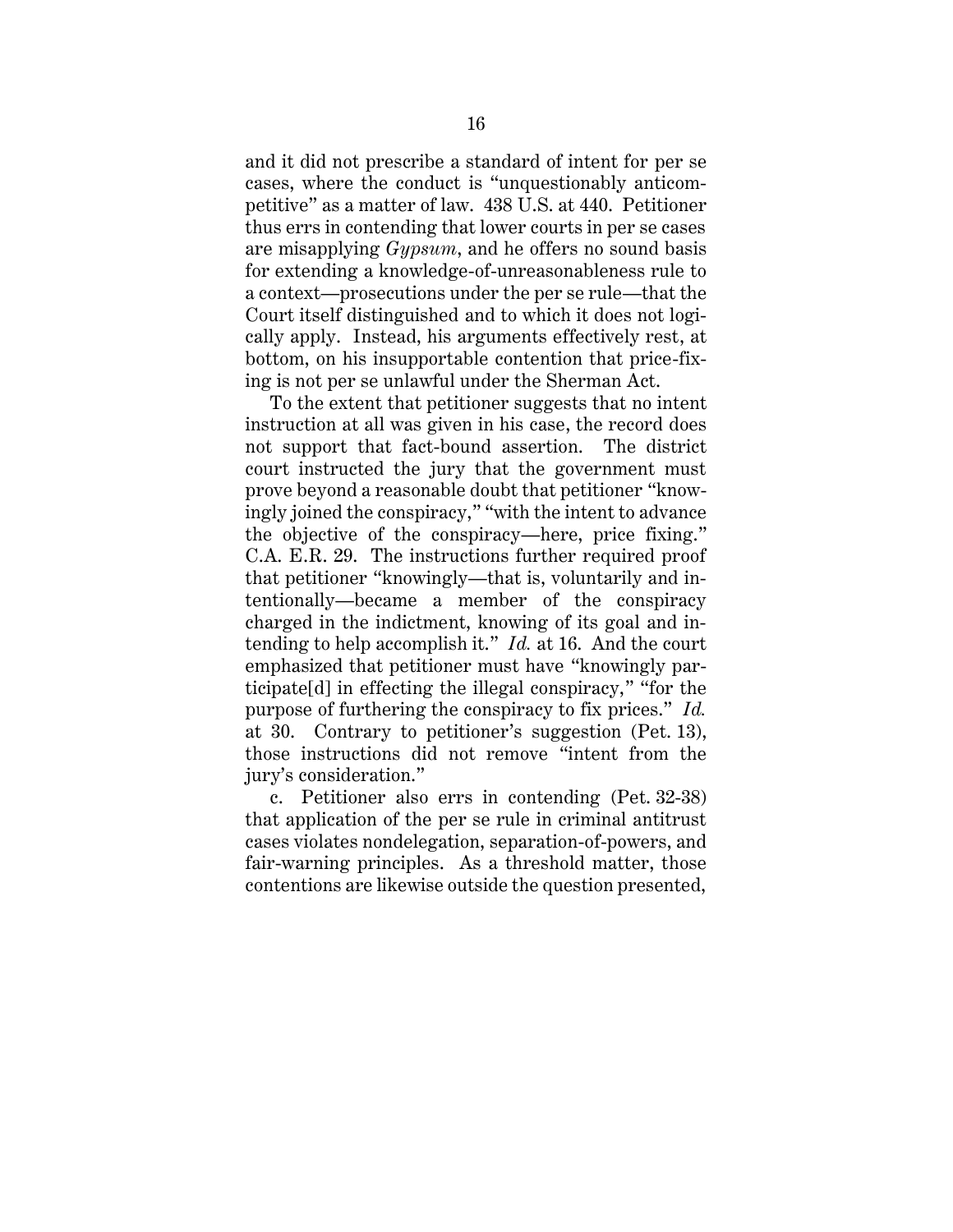which concerns only "the constitutional principle that every element of an offense must be submitted to a jury and proven beyond a reasonable doubt," Pet. i, and none of them was raised below, see *Cutter* v. *Wilkinson*, 544 U.S. 709, 718 n.7 (2005) (observing that this is "a court of review, not of first view").

In any event, the contentions lack merit. Petitioner identifies no decision of this Court invalidating a federal statute under the nondelegation doctrine based on a judicial interpretation of a statute, and this Court has previously rejected the argument that Section 1 "cannot be carried out without a judicial exertion of legislative power" as "clearly unsound." *Standard Oil*, 221 U.S. at 69. Contrary to petitioner's contention (Pet. 34-35), giving meaning to a federal criminal provision does "not 'create a common law crime.'" *United States* v. *Lanier*, 520 U.S. 259, 267 n.6 (1997) (citation omitted). This Court's cases construing Section 1's per se rule apply "the law as it was made" by Congress, *Trenton Potteries*, 273 U.S. at 400 (citation omitted), much as the Court routinely does in interpreting the scope of other federal criminal laws, see, *e.g.*, *Lanier*, 520 U.S. at 266 n.6.

Nor does the per se rule render the Sherman Act unconstitutionally vague. More than a century ago, this Court held in a case involving the rule of reason that the Sherman Act was not "so vague as to be inoperative," even though the standard for conviction involved "an element of degree." *Nash* v. *United States*, 229 U.S. 373, 376-378 (1913). That logic applies *a fortiori* to per se offenses, as to which "the *per se* rule can give clear guidance," *Leegin*, 551 U.S. at 886, obviating any need to assess reasonableness. Petitioner thus "could not have had any reasonable doubt that his [price-fixing] conduct violated section one," which forecloses his vagueness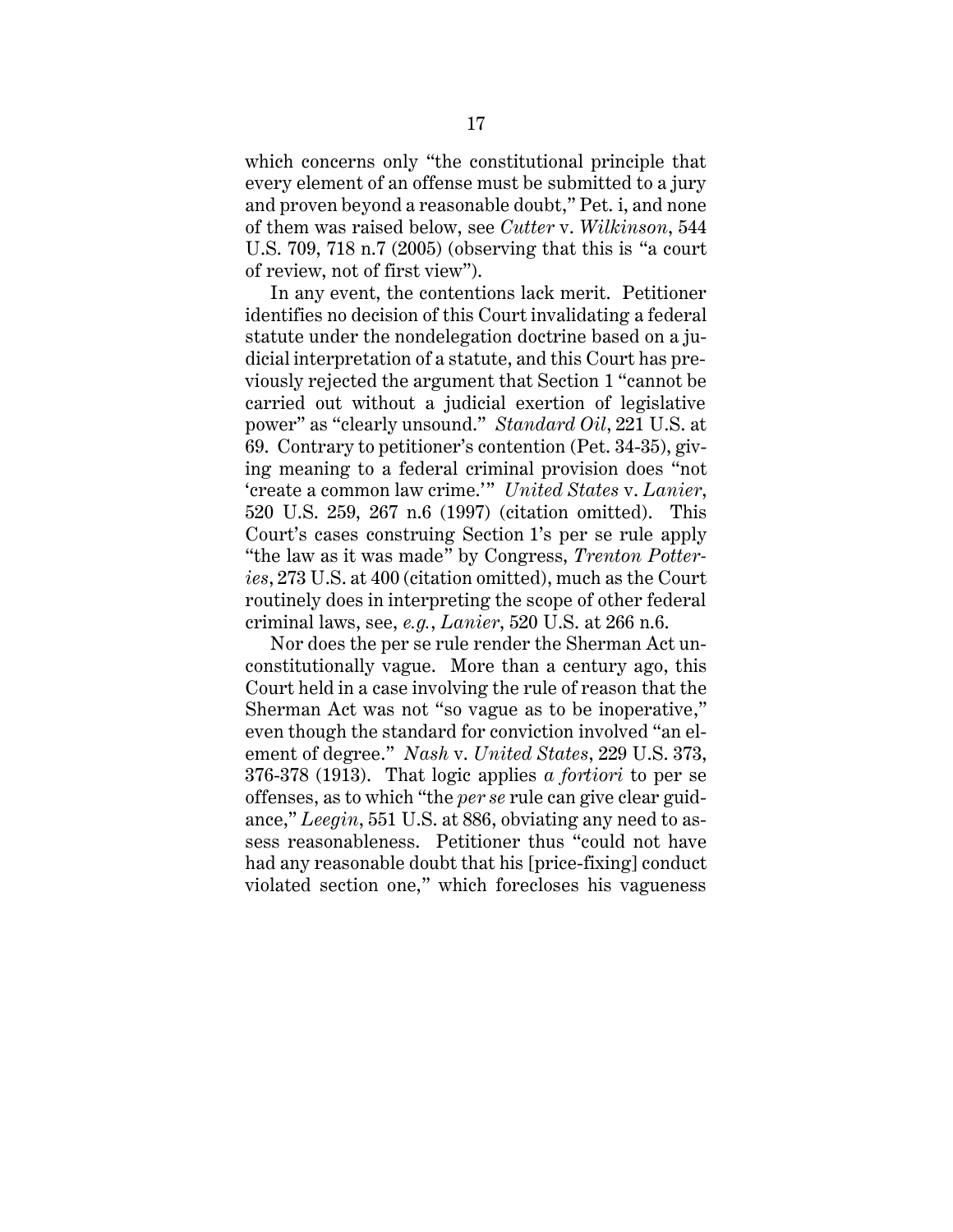claim "under contemporary due process standards." *United States* v. *Miller*, 771 F.2d 1219, 1225 (9th Cir. 1985); see *Salman* v. *United States*, 137 S. Ct. 420, 428- 429 (2016) (rejecting similar claims where defendant's insider trading was "in the heartland of" criminal securities laws).

3. This Court has recently denied review of a petition raising similar claims, see p. 7, *supra*, and petitioner identifies no basis for doing otherwise here.

In particular, petitioner does not contend that the court of appeals' decision conflicts with any other court of appeals' precedent; instead, all six circuits to address the jury-right issue have upheld the constitutionality of the per se rule's application in criminal cases. See *Giordano*, 261 F.3d at 1143-1144; *United States* v. *Fischbach & Moore, Inc.*, 750 F.2d 1183, 1195-1196 (3d Cir. 1984), cert. denied, 470 U.S. 1029, and 470 U.S. 1085 (1985); *United States* v. *Cargo Serv. Stations, Inc.*, 657 F.2d 676, 683-684 (5th Cir. 1981), cert. denied, 455 U.S. 1017 (1982); *Koppers*, 652 F.2d at 293-294; *United States* v. *Brighton Bldg. & Maint. Co.*, 598 F.2d 1101, 1104-1106 (7th Cir.), cert. denied, 444 U.S. 840 (1979); *Manufacturers*, 462 F.2d at 52. Likewise, all nine circuits to expressly address the requisite mens rea in a criminal case involving per se unlawful behavior have declined to require a separate showing of intent to harm competition. See *Giordano*, 261 F.3d at 1143; *United States* v. *Nippon Paper Indus. Co.*, 109 F.3d 1, 7 (1st Cir. 1997), cert. denied, 522 U.S. 1044 (1998); *United States* v. *Misle Bus & Equip. Co.*, 967 F.2d 1227, 1233- 1236 (8th Cir. 1992); *Brown*, 936 F.2d at 1046; *United States* v. *Suntar Roofing, Inc.*, 897 F.2d 469, 479-480 (10th Cir. 1990); *United States* v. *Cooperative Theatres of Ohio, Inc.*, 845 F.2d 1367, 1373 (6th Cir. 1988) (per